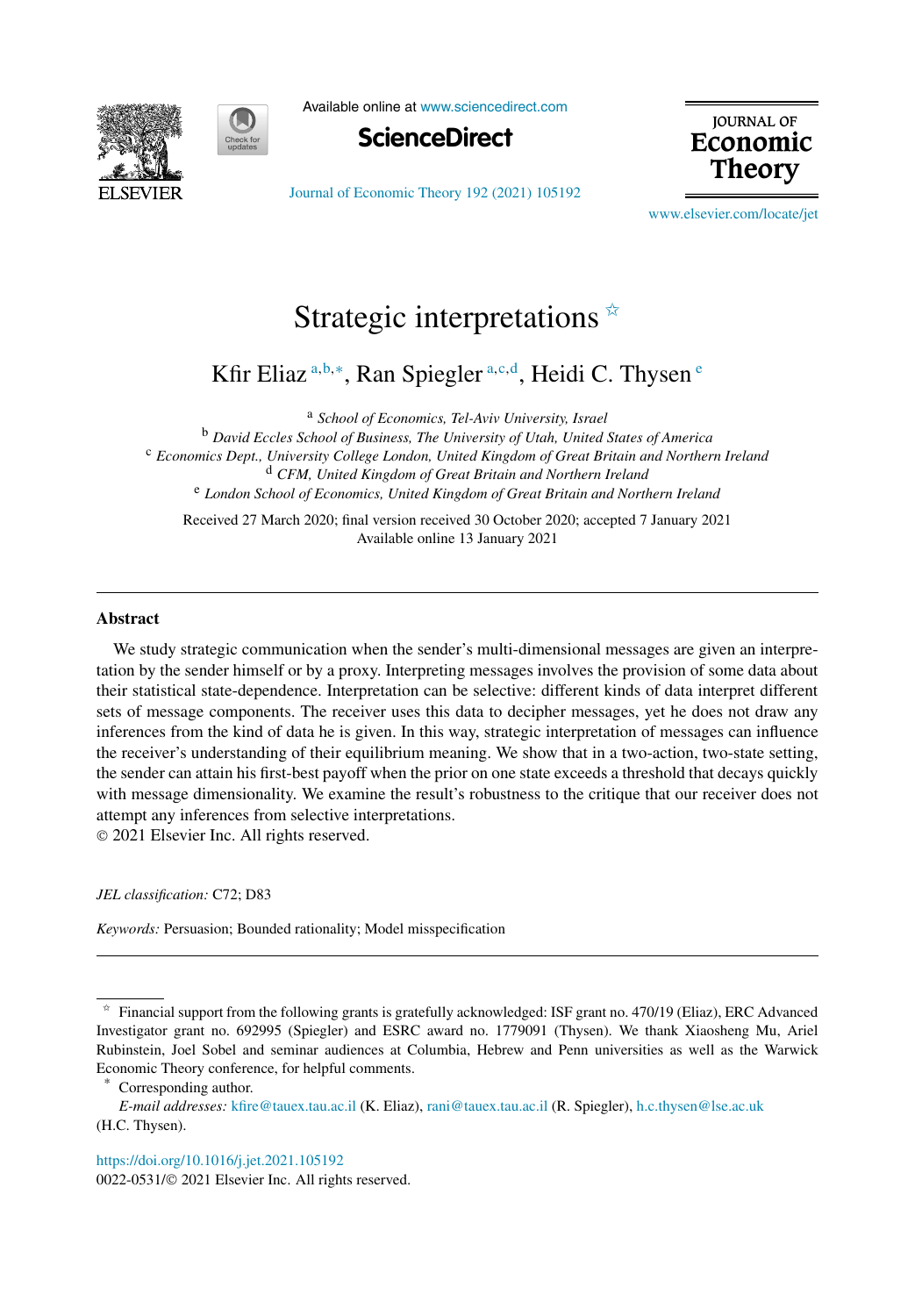# **1. Introduction**

In the simplest textbook model of strategic communication, originated by Crawford and Sobel ([1982\)](#page-24-0), a "sender" privately observes a state of Nature and chooses a costless message from some given message space. Then, a "receiver" observes the message and takes an action that affects both parties' payoffs. A hallmark of this conventional approach is that messages have no intrinsic meaning; their content - namely, their statistical relation with the underlying state - is established in Nash equilibrium of the sender-receiver game. According to the standard steadystate interpretation of this solution concept, the receiver has access to a "dataset" that fully reveals the statistical relation between states and messages.

In this paper we revisit the basic sender-receiver model and relax the assumption that the receiver is fully capable of interpreting equilibrium messages. We focus on settings in which the receiver has two available actions, *y* and *n*. In each state of Nature, exactly one of these actions is appropriate. The prior probability of the states for which *y* is the appropriate action is  $\pi < \frac{1}{2}$ . The receiver's sole objective is to select the appropriate action. This familiar setting is borrowed from Glazer and Rubinstein ([2004,](#page-24-0) [2006](#page-24-0)) or Kamenica and Gentzkow [\(2011](#page-24-0)). For most of the paper, we follow these papers by also assuming that the sender always wants the receiver to play *y* (but we also examine an alternative, "zero-sum" specification).

By default, our receiver lacks access to any data regarding the state-message mapping, and therefore cannot decipher messages by himself. He is like a tourist in a foreign country who does not understand its language or cultural codes. However, if an "interpreter" handed him a "*dictionary*" containing data regarding the statistical mapping from states to the sender's messages, he would have some ability to interpret the message he receives.

Our model makes room for the *strategic* supply of such dictionaries. The sender himself or a *third party* who acts as an *interpreter* on the sender's behalf - chooses a dictionary from some feasible set. He can condition the dictionary on the state and the message. Thus, different messages may be accompanied by different dictionaries, and the same message may be paired with different dictionaries in different states. Each dictionary provides *credible*, yet possibly selective statistical data regarding the sender's state-message mapping (given by the sender's strategy). The receiver uses this data to update his belief given the message. Crucially, our basic model assumes that the receiver lacks any other means for extracting the meaning of messages (we relax this assumption in Section [4\)](#page-12-0). Consequently, he *does not draw any inferences from the provided dictionary itself*, since this would require some data regarding the *joint* distribution of messages, dictionaries and states - data the receiver does not have.<sup>1</sup> Consequently, the sender can manipulate the receiver's beliefs beyond what is feasible under rational expectations.

Strategic interpretation of messages - in the sense of providing selective statistical data about their meaning - is pervasive in real-life situations, whether the messages are cheap talk or hardinformation disclosures. Consider an employee who wants to exert effort only when sufficiently sure he is not about to be fired. He is summoned to the General Manager's office to hear about his prospects at the company. After the meeting is over, the HR manager (who was present at the meeting) explains that when the GM says to an employee "you have a future in the company", this means a 50% chance of keeping his job. This is an interpretation of the GM's verbal message. It is selective because it ignores other aspects of the GM's communication, e.g. his body language.

<sup>&</sup>lt;sup>1</sup> A similar form of bounded rationality is documented in Jin et al. [\(2019](#page-24-0)), who find that in a laboratory game of voluntary disclosure, receivers do not make correct inferences from no disclosure.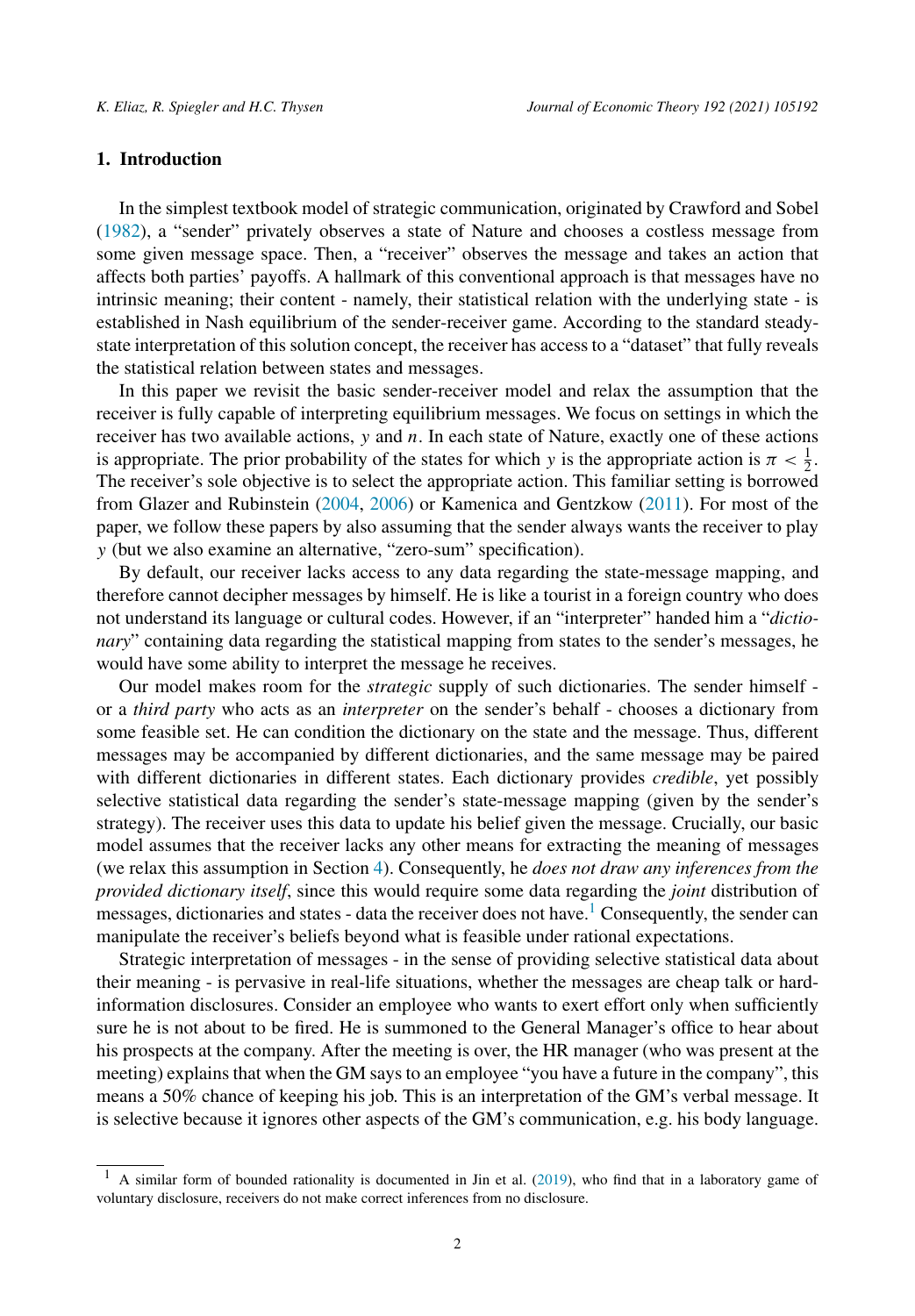Alternatively, the HR's interpretation could focus on the latter: "The GM's handshake was feeble; this is definitely bad news".

Another example involves a tenure case that is brought in front of a university promotions committee. Although the candidate submits his CV, committee members outside his discipline cannot decipher the connection between the candidate's quality and indicators such as the number of publications, conference lectures or supervised students. The candidate's department chair will offer an interpretation by providing statistical data about researchers in comparable departments (including their subsequent academic performance, which indicates their "true quality"). If the chair's objective is misaligned with the university committee's, the data he provides may be strategically selective. In a similar vein, imagine a foreign candidate for a graduate program. The candidate submits his grade transcript, yet the admission committee does not know the grades' meaning. A faculty member writing a recommendation letter on the candidate's behalf may provide such an interpretation, by describing the grade distribution for a selected subset of courses.

Finally, suppose the sender is a political party and the receiver is a representative voter. The party's message is multi-dimensional, where each component describes public pronouncements by a different party member. A political commentator interprets the party's message in some media outlet. He does so by providing historical data about the match between the public pronouncements of selected party organs and the underlying reality.

These are all examples of selective interpretations where the receiver is presented with partial statistics about the sender's state-dependent, multi-dimensional message. These interpretations can be strategic when the interpreter's interests are misaligned with the receiver's. We analyze the sender's choice of messages when he takes their subsequent strategic interpretation into account. For instance, the way a political party structures the public statements made by its members will be shaped by its expectation of how a media outlet that is biased in its favor will interpret these statements.

One could argue that in these examples, the statistical data the interpreter provides need not be perfectly credible or unbiased. However, because they are quantitative and verifiable, they are more likely to be credible than cheap-talk messages like "you have a future in the company". At any rate, we abstract from this consideration; our analytical task is to quantify the effect of strategic provision of *cheap-talk* messages and their interpretation on the sender's ability to attain his objective, assuming perfect credibility of the statistical data these interpretations involve. In the course of this paper, we will consider various kinds of partial statistics that strategic interpretations can entail.

# *Preview of the analysis*

We present our basic model in Section [2](#page-3-0), where we define a dictionary as a non-empty subset of the components of a *K*-dimensional message. The dictionary enables the receiver to learn the state-dependent joint distribution of these components. We assume that the interpreter's preferences fully coincide with the sender's. For expositional convenience, our formal exposition regards them as a *single* player who *commits* to a state-dependent joint distribution over messages and dictionaries. Neither of these two assumptions is necessary for our main findings. (In our informal description, we occasionally refer to the interpreter as a distinct agent who shares the sender's preferences.)

In Section [3,](#page-7-0) we present our main result, which characterizes the maximal probability of persuasion as a function of  $\pi$  and  $K$ . In particular, we show that the sender can attain full persuasion, as long as  $\pi$  is above a cutoff  $\pi$ <sup>\*</sup>(K) given by a simple formula that makes use of Sperner's Theorem and decays quickly with *K*.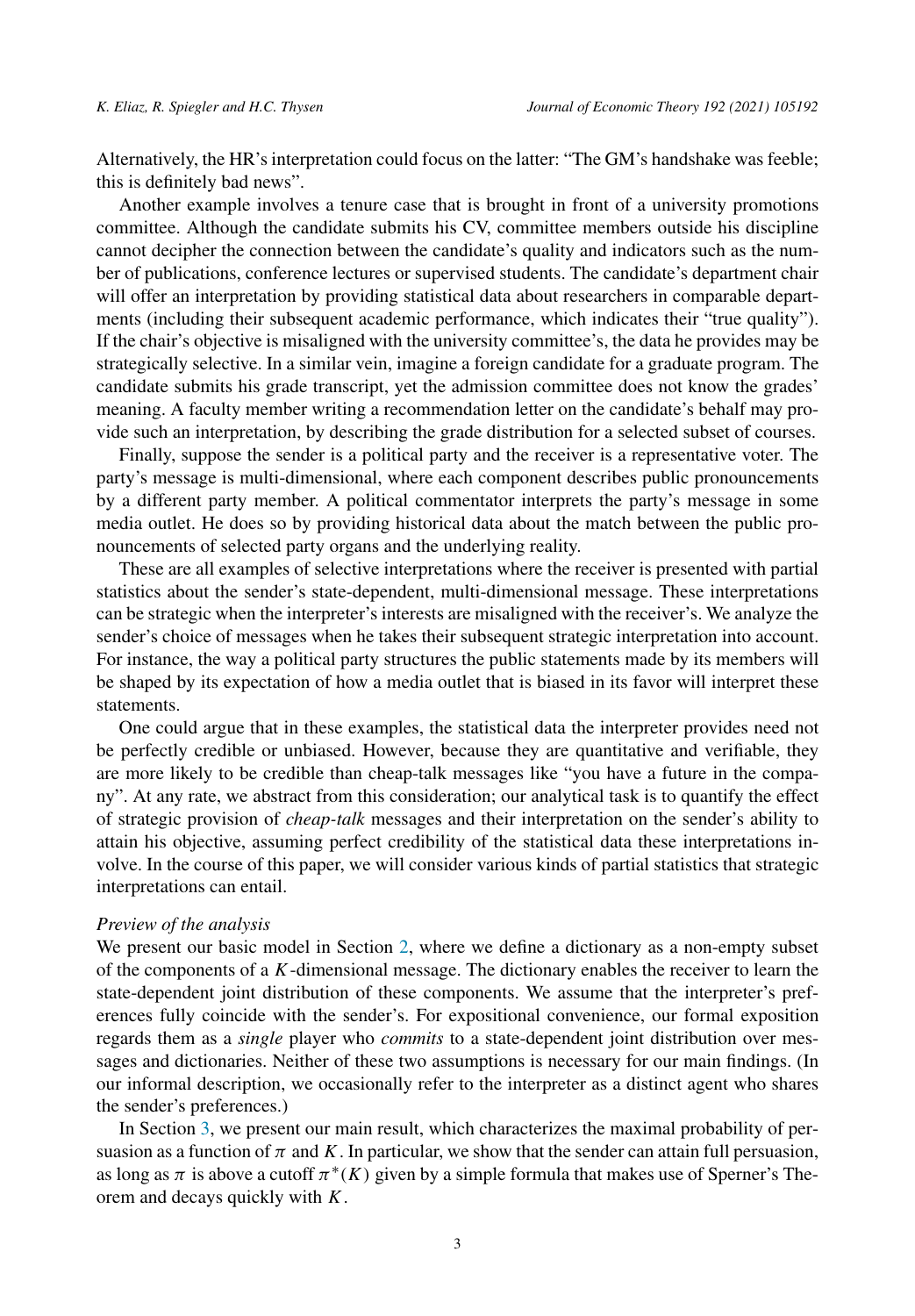<span id="page-3-0"></span>Our assumption that the receiver draws no inferences from the dictionary he is given raises natural questions. First, does the dictionary itself convey information about the underlying state? The answer is negative: The sender-optimal strategy we construct has the property that the distribution over dictionaries is state-independent. Second, would the receiver be "suspicious" of a dictionary that does not cover all message components? We address this question in Section [4,](#page-12-0) while insisting on sender strategies that induce a state-independent dictionary distribution.

In Section [4.1](#page-12-0), we perturb the model by assuming that the sender has a lexicographically secondary preference for small dictionaries. We also introduce a refinement of the sender's strategy: if the sender's interests were aligned with the receiver's, he would want to play a strategy that induces the same observed distribution over dictionaries. Thus, if the receiver had independent access to data about the distribution of dictionaries, he could reconcile the observed use of selective dictionaries with a benevolent sender. Under this refinement, we show that full persuasion is attainable if and only if  $\pi \geq 1/(K + 1)$ . The sender's strategy only interprets *single* message components.

In Section [4.2,](#page-13-0) we modify the definition of dictionaries. When a dictionary  $D \subseteq \{1, ..., K\}$  is provided, this now means that the receiver learns the state-dependent distribution of  $m<sub>D</sub>$  *as well as* the state-dependent distribution of  $m_{\{1,\ldots,K\}}$ . Thus, the interpreter is forced to provide statistical data about the behavior of *all* message components, though in a format that can break them into two disjoint sets. Under a mild assumption on how the receiver extrapolates a belief from these pieces of data, we show that full persuasion is attainable whenever  $\pi$  exceeds a cutoff that decays quickly with *K*. The lesson from these two variants of our basic model is that strategic interpretation can produce effective persuasion without generating excessive "suspicion" regarding its selectivity.

Section [5](#page-14-0) picks up the theme of Section [4.2](#page-13-0) and present an example that illustrates a richer notion of dictionaries, which involves data about other slices of the joint state-message distribution. We show how this richer specification can enhance the sender's ability to attain full persuasion. In Section [6](#page-16-0) we perform partial analysis of our basic model when the two parties have diametrically opposed preferences. We discuss related literature in Section [7.](#page-17-0)

# **2. A model**

There are two players, a sender and a receiver. The sender observes a state of Nature  $\theta \in \Theta$  = {*Y,N*}. The receiver does not observe the state but needs to take an action *a*, which can be either "yes" (denoted *y*) or "no" (denoted *n*). Players' payoffs take values in {0*,* 1}. The receiver's payoff is 1 if either  $\lt a = y$  and  $\theta = Y >$  or  $\lt a = n$  and  $\theta = N >$ , and 0 otherwise. In contrast, the sender's payoff is 1 if and only if  $a = y$ , and 0 otherwise.

The players' common prior belief over  $\Theta$  assigns probability  $\pi < \frac{1}{2}$  to state *Y*. Hence, the receiver's ex-ante optimal action is *n*. However, the sender can influence the receiver's belief and persuade him to play *y*. He commits to a strategy that maps each state to a distribution over *reports*, where a report is a pair *(m, D)* such that:

*(i)*  $m = (m_1, ..., m_K)$  ∈  $M^K$  is a *K*-dimensional *message*, where  $K ≥ 1$  and  $|M| ≥ 2$ . In all the examples we use in the paper,  $M = \{0, 1\}.$ 

 $(iii)$  *D* ∈ 2<sup>{1*,...,K*}</sup> $\setminus$ {∅} is a *dictionary*.

Thus, the sender's strategy is a function  $\sigma : \Theta \to \Delta \left( M^K \times 2^{\{1,\dots,K\}} \setminus \{\emptyset\} \right)$ . The commitment assumption is made for expositional simplicity; as we shall see, our results regarding full persuasion are insensitive to it. The assumption that  $|\Theta| = 2$  could be replaced with the weaker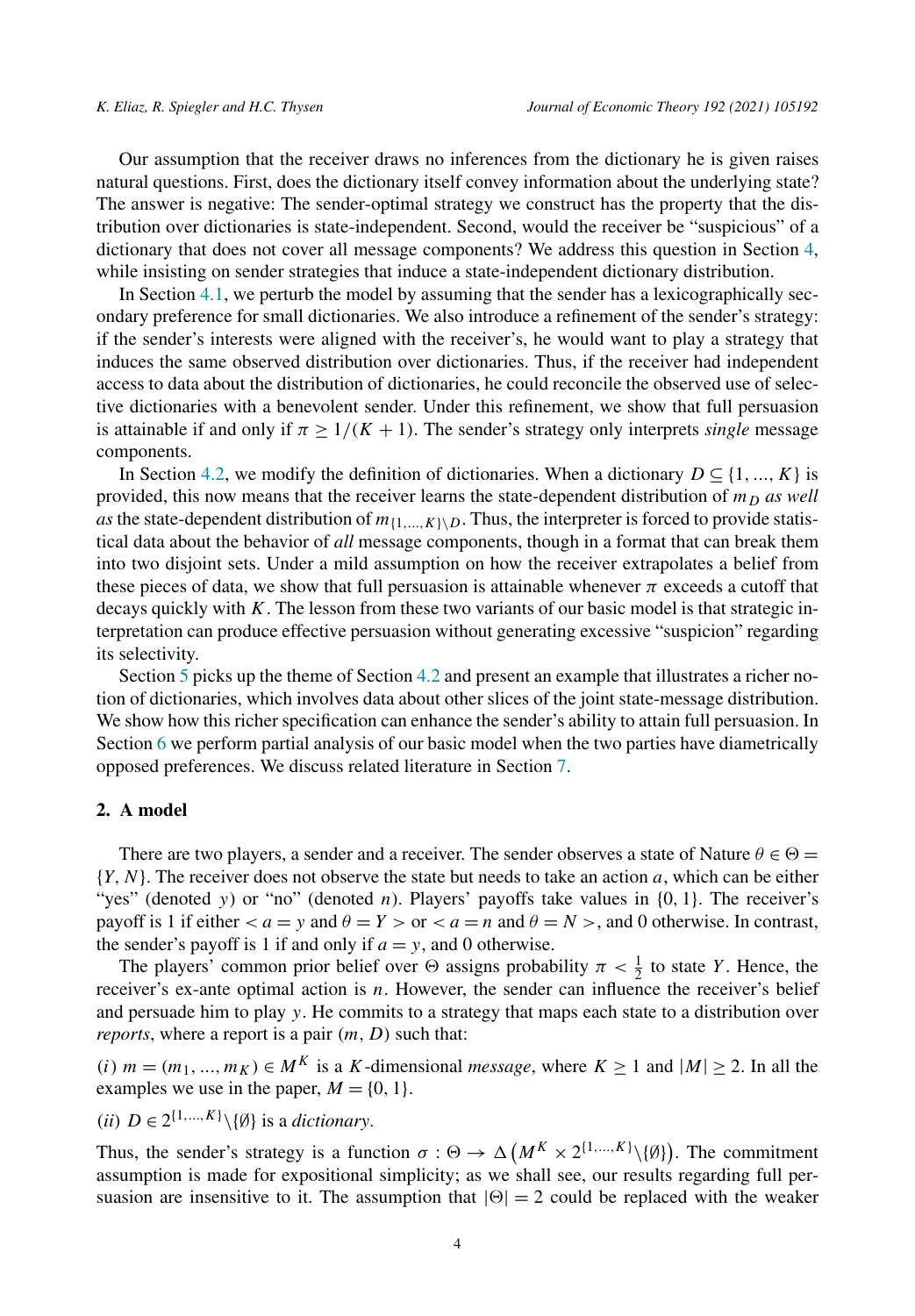<span id="page-4-0"></span>assumption that there is a function  $f : \Theta \to \{n, y\}$  such that the receiver's payoff is 1 if and only if  $a = f(\theta)$ , and 0 otherwise. The probability with which the sender plays the report *(m, D)* in state *θ* is denoted  $\sigma(m, D | \theta)$ . With slight abuse of notation, define  $\sigma(m | \theta) = \sum_D \sigma(m, D | \theta)$  and  $\sigma(D | \theta) = \sum_m \sigma(m, D | \theta)$ . We refer to  $(\sigma(m | \theta))$  as the *message strategy* and to  $(\sigma(D | m, \theta))$ as the *interpretation strategy*.

The role of dictionaries is to grant the receiver "partial access" to the statistical regularities of the sender's strategy. When the receiver observes the report *(m, D)*, he learns the conditional probabilities  $(\sigma(m_D \mid \theta))_{\theta \in \Theta}$ , where  $m_D = (m_k)_{k \in D}$  and

$$
\sigma(m_D | \theta) = \sum_{m'|m'_D = m_D} \sigma(m' | \theta)
$$

That is, the receiver learns how the message components in *D* - *and nothing but them* - are distributed conditional on the state. He *cannot* draw any statistical inferences from the message components  $m_{\{1,\ldots,K\}\backslash D}$  or the dictionary *D* itself. We will revisit this assumption in the sequel. Note that in any report  $(m, D)$ , *D* must be a *non-empty* subset of  $\{1, ..., K\}$ ; that is, the sender is obliged to provide *some* interpretation of the message.

Upon receiving a report  $(m, D)$ , the receiver updates his belief according to the following expression:

$$
\widetilde{\Pr}(\theta = Y \mid m, D) = \frac{\pi \cdot \sigma(m_D \mid \theta = Y)}{\pi \cdot \sigma(m_D \mid \theta = Y) + (1 - \pi) \cdot \sigma(m_D \mid \theta = N)}
$$
(1)

Compare this with the correct, rational-expectations posterior probability of *Y* conditional on *(m, D)*:

$$
Pr(\theta = Y | m, D) = \frac{\pi \cdot \sigma(m, D | \theta = Y)}{\pi \cdot \sigma(m, D | \theta = Y) + (1 - \pi) \cdot \sigma(m, D | \theta = N)}
$$
(2)

The receiver best-replies to the subjective posterior belief given by (1), breaking ties in favor of the sender. Equivalently, faced with a report  $(m, D)$ , he computes its subjective likelihood ratio

$$
\rho_{\sigma}(m, D) = \frac{\sum_{m'|m'_{D}=m_{D}} \sigma(m' \mid \theta = Y)}{\sum_{m'|m'_{D}=m_{D}} \sigma(m' \mid \theta = N)}
$$
\n(3)

and chooses  $a = y$  if and only if  $\rho_{\sigma}(m, D) \geq (1 - \pi)/\pi$ .

The sender chooses his strategy under the assumption that the receiver best-replies to the belief given by (1). Our main question is: What is the maximal probability of  $a = y$  that the sender can attain?

Our model of how the receiver forms beliefs is motivated by the steady-state view of equilibrium behavior, whereby the sender's strategy  $\sigma$  describes a long-run statistical relation between states and reports. The receiver moves once, against the background of a large dataset consisting of many realizations of  $(\theta, m_1, ..., m_K, D)$  resulting from previous interactions between the sender with different identical receivers. The dataset can be visualized as a large spreadsheet, where each column represents one of the variables  $\theta$ ,  $m_1$ , ...,  $m_K$ , *D*, and each row represents an observation (an independent draw from the joint distribution over states and reports). Rational expectations correspond to having full access to this dataset. Our model relaxes this assumption and assumes that the receiver is granted access to a subset of columns represented by *D*. The receiver can only rely on the accessed data for drawing inferences.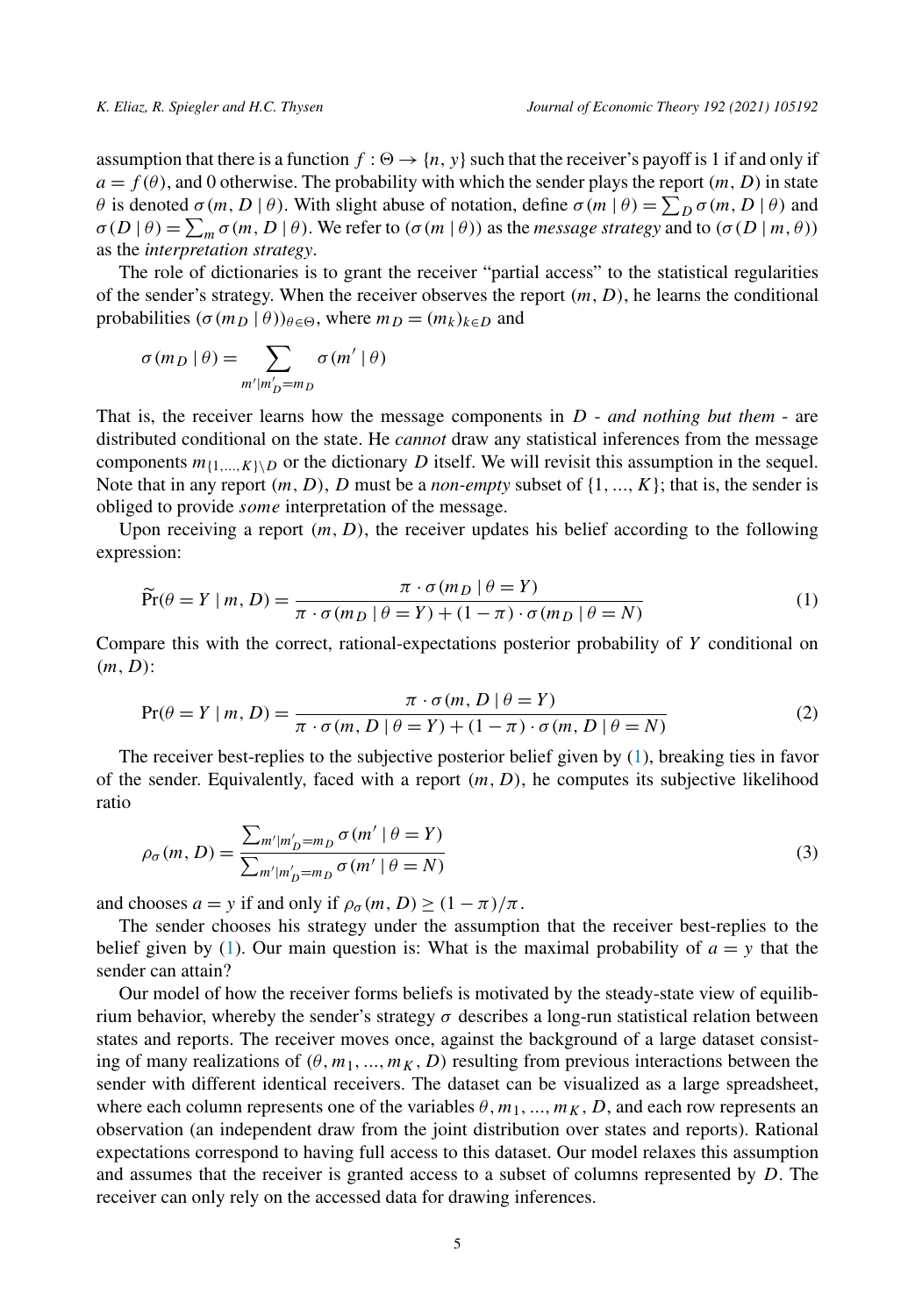<span id="page-5-0"></span>**Example 1.** To illustrate our notion of dictionaries and how the receiver reacts to them, suppose that  $K = 4$ . Assume  $\sigma(m | Y)$  is uniform over  $(1, 1, 1, 1)$  and  $(0, 0, 0, 0)$ , while  $\sigma(m | N)$  is uniform over *(*1*,* 1*,* 1*,* 1*)*, *(*1*,* 0*,* 1*,* 0*)* and *(*1*,* 0*,* 0*,* 1*)*.

Suppose the sender accompanies the message  $(1, 0, 1, 0)$  with the dictionary  $D = \{1, 3\}$ . This dictionary provides the receiver with data about the state-dependent distribution of *(m*1*,m*3*)*. In particular, he learns that the pattern  $(1, *, 1, *)$  occurs with probability  $\frac{1}{2}$  in state *Y* and with probability  $\frac{2}{3}$  in state *N*.<sup>2</sup> Therefore,

$$
\widetilde{\Pr}(\theta = Y \mid (1, 0, 1, 0), \{1, 3\}) = \frac{\pi \cdot \frac{1}{2}}{\pi \cdot \frac{1}{2} + (1 - \pi) \cdot \frac{2}{3}} = \frac{3\pi}{4 - \pi}
$$

By comparison, the rational-expectations posterior on *Y* given  $m = (1, 0, 1, 0)$  is zero (independently of the dictionary that accompanies this message).

Note that the message *(*1*,* 1*,* 1*,* 1*)* is sent with positive probability in *both* states. Suppose that in state *Y* the sender accompanies this message with the dictionary  $D = \{1, 2, 3\}$ . The receiver then learns that the pattern  $(1, 1, 1, *)$  occurs with probability  $\frac{1}{2}$  in state *Y* and with probability  $\frac{1}{3}$  in state *N*. Hence,

$$
\widetilde{\Pr}(\theta = Y \mid (1, 1, 1, 1), \{1, 2, 3\}) = \frac{\pi \cdot \frac{1}{2}}{\pi \cdot \frac{1}{2} + (1 - \pi) \cdot \frac{1}{3}} = \frac{3\pi}{2 + \pi}
$$

Suppose next that in state N the sender accompanies the message  $(1, 1, 1, 1)$  with the dictionary  $D = \{3\}$ . Then

$$
\widetilde{\Pr}(\theta = Y \mid (1, 1, 1, 1), \{3\}) = \frac{\pi \cdot \frac{1}{2}}{\pi \cdot \frac{1}{2} + (1 - \pi) \cdot \frac{2}{3}} = \frac{3\pi}{4 - \pi}
$$

Thus, by varying the dictionary across states, the same message induces the receiver to hold a different belief in each state. In contrast, if the receiver had rational expectations, then independently of the dictionary, his posterior on *Y* given  $m = (1, 1, 1, 1)$  would be  $\frac{3\pi}{2+\pi}$  in *both* states.  $\Box$ 

We close this section with comments on a few aspects of our model.

#### *Multi-dimensional messages*

The multi-dimensionality of messages has a few interpretations. First, different components of *m* may represent different modes of communication (verbal statements, voice intonation). When the sender is an organization, different components represent utterances by different organs (party whip, corporate executive, spokesperson). Finally, the state itself can be multi-dimensional (this requires  $|\Theta| > 2$ ), such that each message component corresponds to a different state dimension.

# *Rational expectations and the full dictionary*

Note that the full dictionary  $D = \{1, ..., K\}$  does *not* automatically endow the receiver with rational expectations. The reason is that rational expectations mean that the receiver knows the sender's entire reporting strategy, whereas the full dictionary only enables him to learn the message strategy. However, if the interpretation strategy happens to be measurable with respect to

<sup>&</sup>lt;sup>2</sup> The notation (1,  $*, 1, *)$  stands for all messages *m* for which  $m_1 = m_3 = 1$ .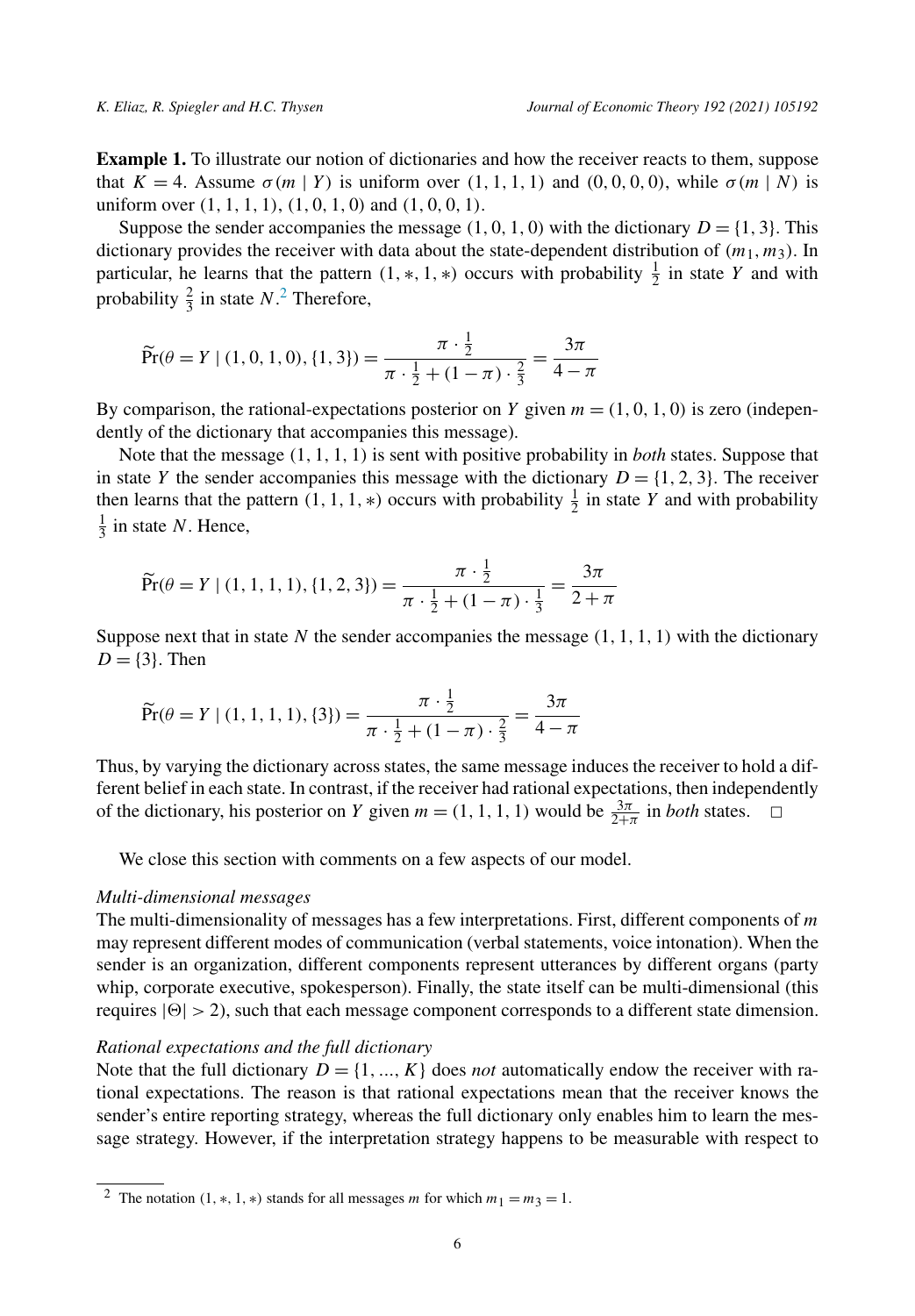messages (i.e.  $\sigma(D | m) \equiv \sigma(D | m, \theta)$ ), accompanying a message with the full dictionary will enable the receiver to update his belief as if he had rational expectations.

## *The "redacted message" metaphor*

Our model could be alternatively described as follows. When the sender sends a message, he selectively "redacts" parts of that message, such that the receiver gets to observe only the unredacted parts. The belief-formation rule [\(1](#page-4-0)) means that the receiver takes into account the sender's pre-redaction message strategy but ignores the redaction strategy (and therefore draws no inference from the redacted components).

We find this "selective redaction" description less appealing because it lacks a concrete story for how the receiver forms correct expectations about the sender's message strategy but not about the redaction strategy. In contrast, our original description of *D* as a representation of selective statistical data regarding the sender's strategy entails an explicit mechanism for this dichotomy: The receiver can only base his beliefs on the statistical data provided to him by the sender.

More importantly, our description opens the door for *other types of dictionaries* that correspond to other kinds of statistical data that the sender can transmit to the receiver. We illustrate this idea in Sections [4.2](#page-13-0) and [5,](#page-14-0) where we allow the sender to provide multiple "datasets" that record different slices of the joint state-message distribution, and show how this richer notion of dictionaries affects the sender's problem. These extensions of our basic model go beyond the scope of the "redaction" metaphor.

#### *Who interprets the messages?*

Given that we model the situation as a two-player game, a literal interpretation of our model would be that the sender interprets his own messages. A more plausible story is that the twoplayer model is a reduced form of a *larger* model, in which interpretation is done by a *third party* whose preferences are aligned with the sender's: An accomplice, a spokesperson or a captured media outlet. Such third parties provide selective data that illuminate the meaning of utterances by the agent they serve.

We could turn the interpreter into an actual third player, producing the following timeline. The sender moves first by choosing a message *m*. The interpreter moves after observing *m* (but not *θ* ) and chooses *D*. This means that the interpretation strategy must be measurable with respect to *m*. Unlike the receiver, the interpreter has rational expectations. The conditional distribution *σ* over pairs *(m, D)* is induced by the combination of the message and interpretation strategies, and it is restricted to satisfy the conditional-independence property  $D \perp \theta \mid m$ . The receiver moves last, having observed the history *(m, D)*, and he best-replies to the belief ([1\)](#page-4-0). If the sender and interpreter have common interests, the situation can be reduced to our two-player formulation, under a suitably defined solution concept for the three-player interaction. In Section [3](#page-7-0) we will see that there is no loss of generality in imposing  $D \perp \theta \mid m$  directly on the two-player model, lending support to this three-player interpretation of our model.

Thus, while we will adhere to the sender-receiver formal terminology, our model can be regarded as a description of a situation in which the sender and interpreter are separate entities who happen to share common interests.<sup>3</sup>

<sup>3</sup> In a previous version of the paper (Eliaz et al., [2018\)](#page-24-0), we analyzed an extension in which the interpreter's preferences are aligned with the receiver's with some probability; the sender does not know the interpreter's type when choosing his message strategy.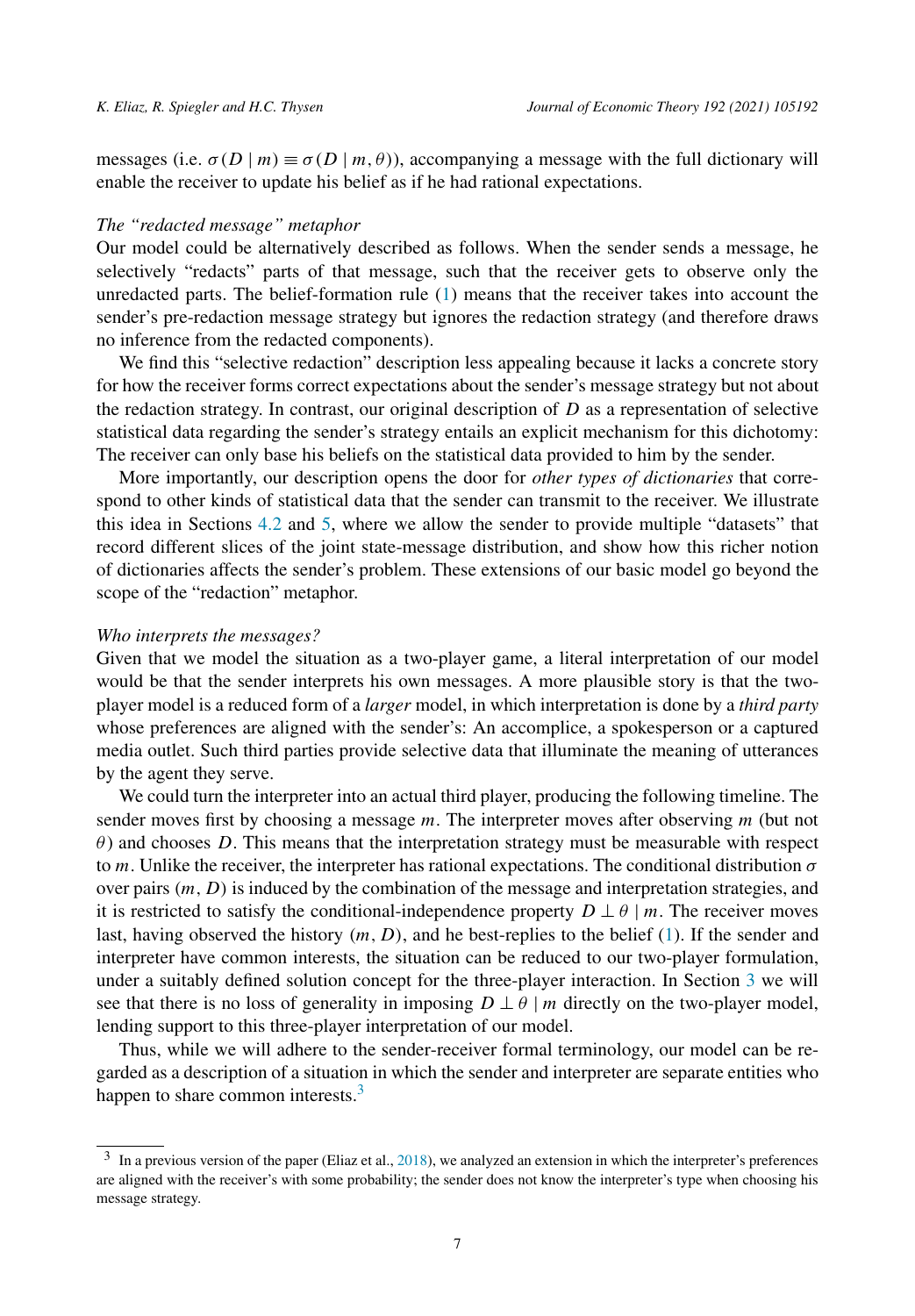## <span id="page-7-0"></span>**3. Analysis**

We begin this section by presenting the rational-expectations benchmark for our model. In this case, which coincides with the "prosecutor" example in Kamenica and Gentzkow ([2011\)](#page-24-0), the probability of persuasion is maximized by the following message strategy (the dictionary component in the reporting strategy is redundant): In state  $Y$ , the sender plays  $(1, ..., 1)$  with probability one, whereas in state *N*, he plays  $(1, ..., 1)$  with probability  $\pi/(1 - \pi)$  and  $(0, ..., 0)$ with the remaining probability. When the receiver gets the message  $(0, ..., 0)$ , he infers that  $\theta = N$ for sure and takes the action *n*. When he receives the message *(*1*,...,* 1*)*, his posterior is

$$
\Pr(\theta = Y \mid m = (1, ..., 1)) = \frac{\pi \cdot 1}{\pi \cdot 1 + (1 - \pi) \cdot \frac{\pi}{1 - \pi}} = \frac{1}{2}
$$

such that he is just willing to play *y*. Consequently, the overall probability of persuasion is

$$
\pi + (1 - \pi) \cdot \frac{\pi}{1 - \pi} = 2\pi
$$

This result crucially relies on the sender's ability to *commit* to a strategy ex-ante. Without the ability to commit, the probability of persuasion would be *zero* in any Nash equilibrium.

The following example demonstrates that in contrast to the rational-expectations benchmark, our model enables *full* persuasion as an equilibrium outcome.

**Example** 2 *(Full persuasion under*  $K = 3$  *and*  $K = 4$ *).* Let  $K = 3$  and consider the following sender strategy (for convenience, we highlight the interpreted components in each report in boldface). In each state, he mixes uniformly over three reports:

| State $Y$         |          |                | State $N$         |  |  |
|-------------------|----------|----------------|-------------------|--|--|
| m                 | $\prime$ | $\mathfrak{m}$ | D                 |  |  |
| $111 \t{1}$       |          | $100 \{1\}$    |                   |  |  |
| $111 \t{2}$       |          |                | $010 \quad \{2\}$ |  |  |
| $111 \quad \{3\}$ |          |                | $001 \quad \{3\}$ |  |  |

Notice that in state *Y* only one message is sent, but the sender randomizes the dictionary it is paired with. In contrast, in state *N*, three distinct messages are sent with three distinct dictionaries, where each dictionary interprets a pattern that also appears in state *Y* (namely, the component with the digit 1). For each of the six reports  $(m, \{k\})$ , the receiver's posterior belief  $Pr(\theta = Y | m, \{k\})$  is

$$
\frac{\pi \cdot \Pr(m_k = 1 \mid \theta = Y)}{\pi \cdot \Pr(m_k = 1 \mid \theta = Y) + (1 - \pi) \cdot \Pr(m_k = 1 \mid \theta = N)} = \frac{\pi \cdot 1}{\pi \cdot 1 + (1 - \pi) \cdot \frac{1}{3}} = \frac{3\pi}{1 + 2\pi}
$$

The receiver weakly prefers playing *y* after each of these reports, as long as  $\pi \geq \frac{1}{4}$ .

If  $K = 4$ , the sender is able to achieve full persuasion for even smaller prior beliefs. He achieves this by using the following strategy, which in each state, uniformly randomizes over six reports: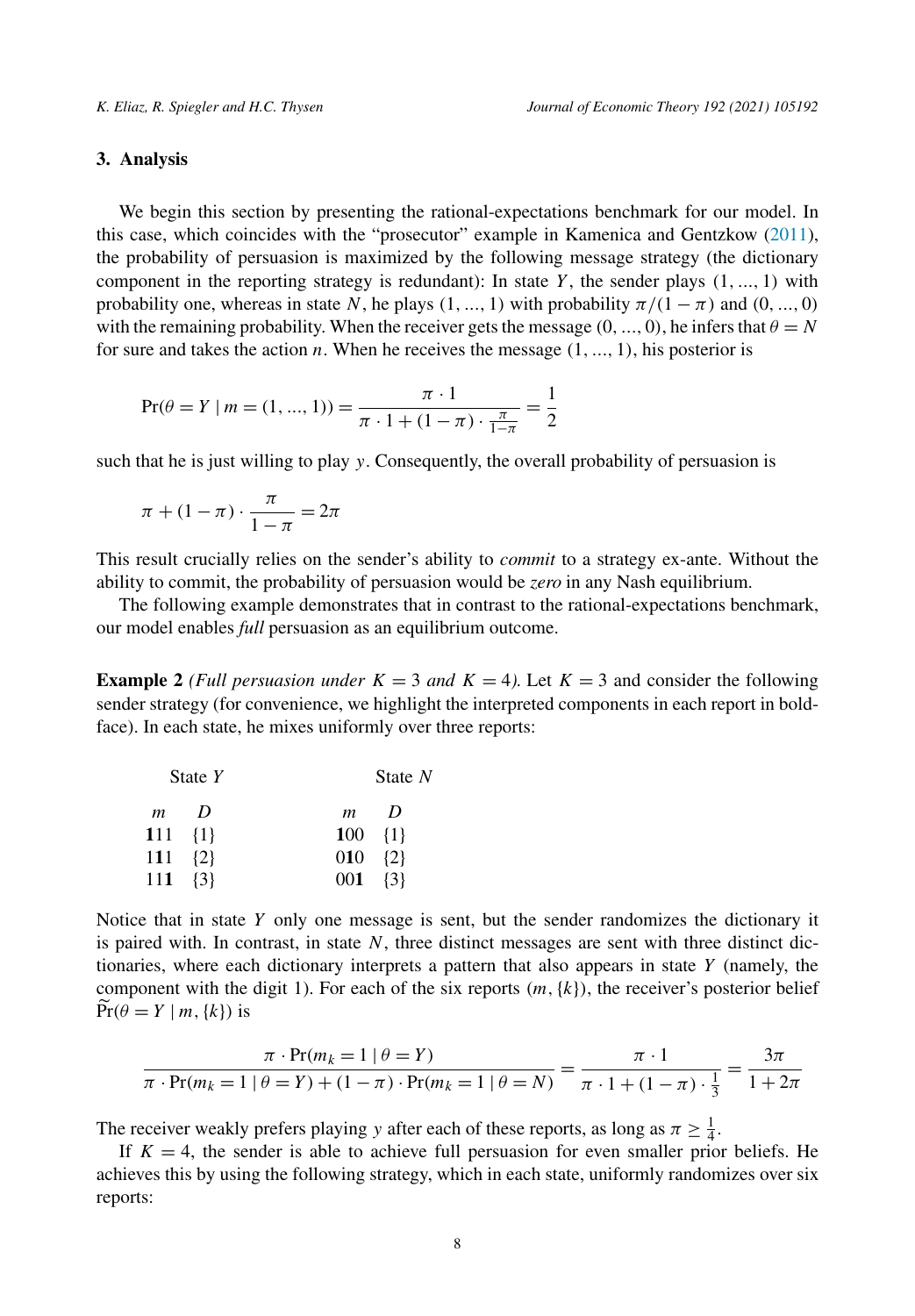|                  | State $Y$      |                | State $N$       |
|------------------|----------------|----------------|-----------------|
| $\boldsymbol{m}$ | D              | $\mathfrak{m}$ | D               |
|                  | 1111 $\{1,2\}$ |                | 1100 $\{1, 2\}$ |
|                  | 1111 $\{1,3\}$ | 1010           | $\{1, 3\}$      |
| 1111             | $\{1, 4\}$     | 1001           | $\{1, 4\}$      |
| 1111             | $\{2, 3\}$     | 0110           | $\{2, 3\}$      |
| 1111             | $\{2, 4\}$     | 0101           | $\{2, 4\}$      |
| 1111             | $\{3, 4\}$     | 0011           | $\{3, 4\}$      |

For each of these twelve reports  $(m, \{j, k\})$ , the receiver's posterior belief  $\widetilde{Pr}(\theta = Y | m, \{j, k\})$ is

$$
\frac{\pi \cdot \Pr(m_j = m_k = 1 \mid \theta = Y)}{\pi \cdot \Pr(m_j = m_k = 1 \mid \theta = Y) + (1 - \pi) \cdot \Pr(m_j = m_k = 1 \mid \theta = N)} = \frac{\pi \cdot 1}{\pi \cdot 1 + (1 - \pi) \cdot \frac{1}{6}}
$$

The receiver weakly prefers playing *y* after each of these reports, as long as  $\pi \ge \frac{1}{7}$ .

This example illustrates a number of key points.

# *Non-rational expectations*

The receiver reaches wrong beliefs as a result of the strategically chosen dictionaries. E.g., in the  $K = 4$  case, although the reports  $((1, 1, 1, 1), \{2, 3\})$  and  $((0, 1, 1, 0), \{2, 3\})$  objectively reveal the state in which they are played, the receiver draws the same inference from both of them. The reason is that the two messages coincide on the second and third components, highlighted by the accompanying dictionary {2*,* 3}.

#### *Irrelevance of commitment*

Since the sender achieves full persuasion, his strategy would also constitute an equilibrium in the *absence* of commitment. The reason is that the receiver plays *y* after any realized report, hence the sender has no incentive to deviate from any realization of his mixed strategy.

# *More (interpretation) can be less*

The receiver is clearly harmed by selective interpretation: If the sender were compelled to interpret all message components, the problem would be effectively reduced to the rationalexpectations benchmark. However, this effect is not monotone. Suppose that we made dictionaries even *more* selective by forcing them to be *singletons*. Then, in the  $K = 4$  case, the sender would only be able to attain full persuasion when  $\pi \ge \frac{1}{5}$ , using a similar strategy to the one we presented for  $K = 3$ .

#### *Dictionary-state independence*

Our model assumes that the receiver cannot draw any inferences from *D*. Suppose he attempted such an inference - e.g. by acquiring data regarding the state-contingent distribution over dictionaries. Then, he would be unable to infer the state from *D* because its probability is identical in both states. One might argue that the receiver should still be "suspicious" of selective interpretations and discount their informational content. We devote Section [4](#page-12-0) to this critique.

The sender's strategy satisfies another independence property:  $D \perp \theta \mid m$ . That is, given the realized message, the dictionary that accompanies it does not provide objective information about the state. This means that if the receiver had rational expectations, he could afford to draw in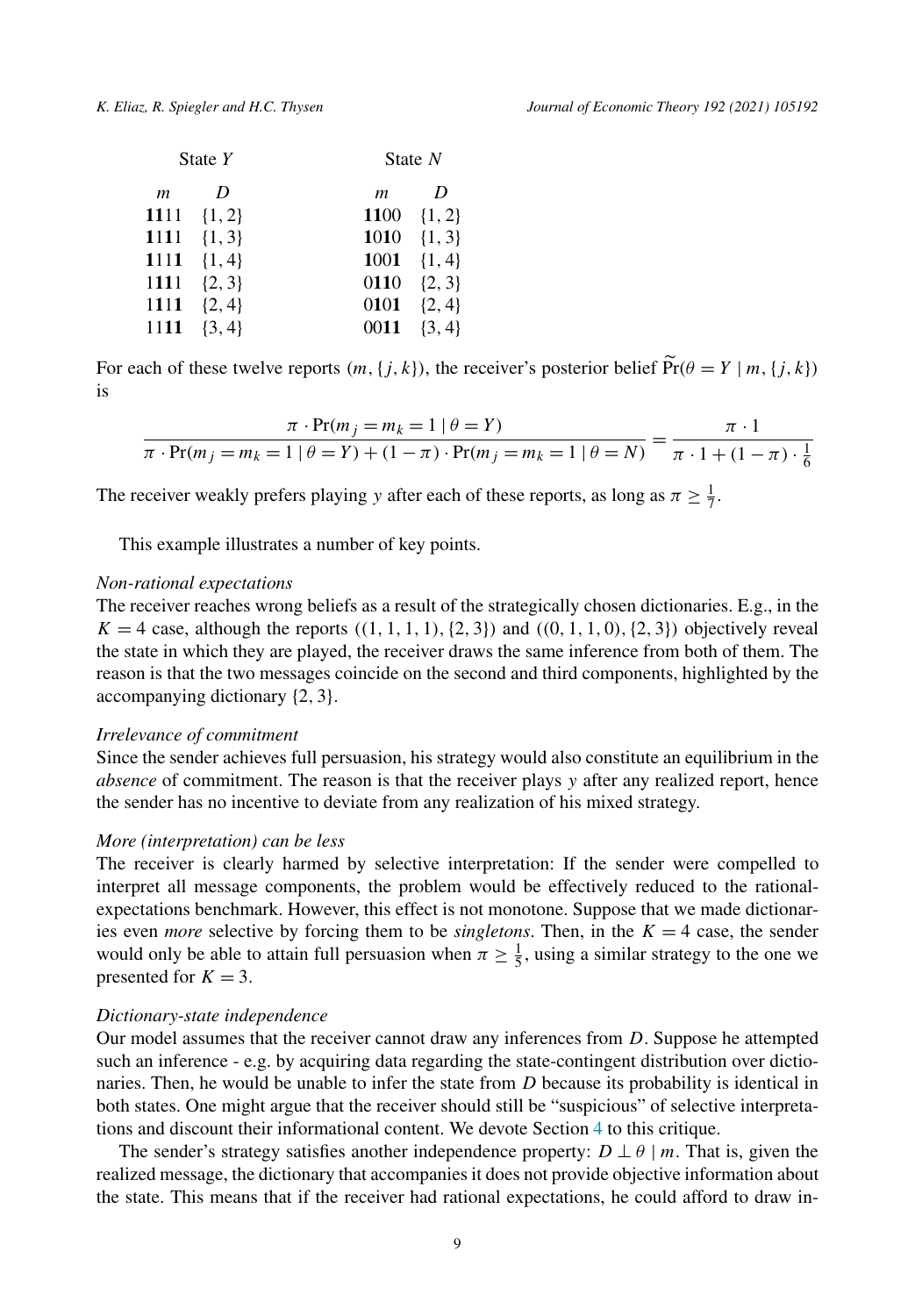<span id="page-9-0"></span>ferences from *m* alone. The following lemma establishes that this property is not specific to the example.

**Lemma 1.** *The maximal probability of persuasion can be attained by a strategy that satisfies*  $D \perp \theta \mid m$ .

**Proof.** Consider an arbitrary sender strategy  $\sigma$ . Suppose that for a given message *m* there are two dictionaries *D* and *D'*, such that both reports  $(m, D)$  and  $(m, D')$  are played with positive probability under  $\sigma$ . Suppose without loss of generality that the action induced by  $(m, D)$  is weakly more favorable to the sender (recall that the sender's preferences are state-independent). Consider a deviation that replaces  $(m, D')$  with  $(m, D)$ . Since the deviation does not change the message strategy, it does not affect the receiver's reaction to any report  $(m'', D'') \neq (m, D)$ ; and by increasing the probability of *(m, D)*, it weakly increases the probability of persuasion. It follows that without loss of generality, we can assume that under the sender's strategy, every realized report *m* is accompanied by a *single* dictionary  $D_m$ . In particular, this means that *D* is independent of  $\theta$  conditional on  $m$ .  $\square$ 

This lemma substantiates the three-player interpretation of our model that was described at the end of Section [2](#page-3-0), since a distinct interpreter would only be able to condition *D* on *m*.

## *Should a dictionary interpret multiple messages?*

The sender's strategy in Example [2](#page-7-0) has a notable feature: In every report *(m, D)* that is played in state *N*, the pattern that *D* highlights does not appear in any other message that is played in *N*. Compare this with the report  $((1, 0, 1, 0), (1, 3))$  in Example [1.](#page-5-0) The dictionary  $\{1, 3\}$  highlights the pattern  $(1, *, 1, *)$ , which also appears in *another* message,  $(1, 1, 1, 1)$ , that is played in state *N*. It turns out that this feature of the sender's behavior in Example [1](#page-5-0) is weakly sub-optimal. That is, when solving the sender's problem, we can restrict attention to strategies that satisfy the following property: for every persuasive report  $(m, D)$  that is played in state N, D highlights a pattern that does not appear in any other message sent in that state. This property will facilitate the proof of our main result.

Fix a sender's strategy  $\sigma$ . Let  $\mathcal{B}_{\sigma}$  be the set of reports  $(m, D)$  that are played with positive probability in  $\theta = N$  and persuade the receiver. That is,

$$
\mathcal{B}_{\sigma} = \left\{ (m, D) \mid \sigma(m, D \mid \theta = N) > 0 \text{ and } \rho_{\sigma}(m, D) \ge \frac{1 - \pi}{\pi} \right\}
$$

**Proposition 1.** *For every sender strategy σ , there exists a strategy σ with the following proper*ties: (i) the probability that the receiver chooses y in each state is at least as high as under  $\sigma$ , *and (ii)*  $m'_D \neq m_D$  *for every pair of distinct reports*  $(m, D), (m', D') \in \mathcal{B}_{\sigma'}$ .

Our proof employs a two-stage algorithm. In the first stage, we replace "redundant dictionaries". We list the reports in  $\mathcal{B}_{\sigma}$  according to an arbitrary ordering. Then, starting with the report  $(m, D)$  at the top of the ordering, we identify messages *m'* down the list such that  $m'_D = m_D$ . We then replace the dictionaries that accompany these messages with *D*. Setting aside the top report and all the reports that were subjected to this replacement, we continue in the same manner with the remaining reports. At the end of the algorithm's first stage,  $\mathcal{B}_{\sigma}$  is partitioned such that each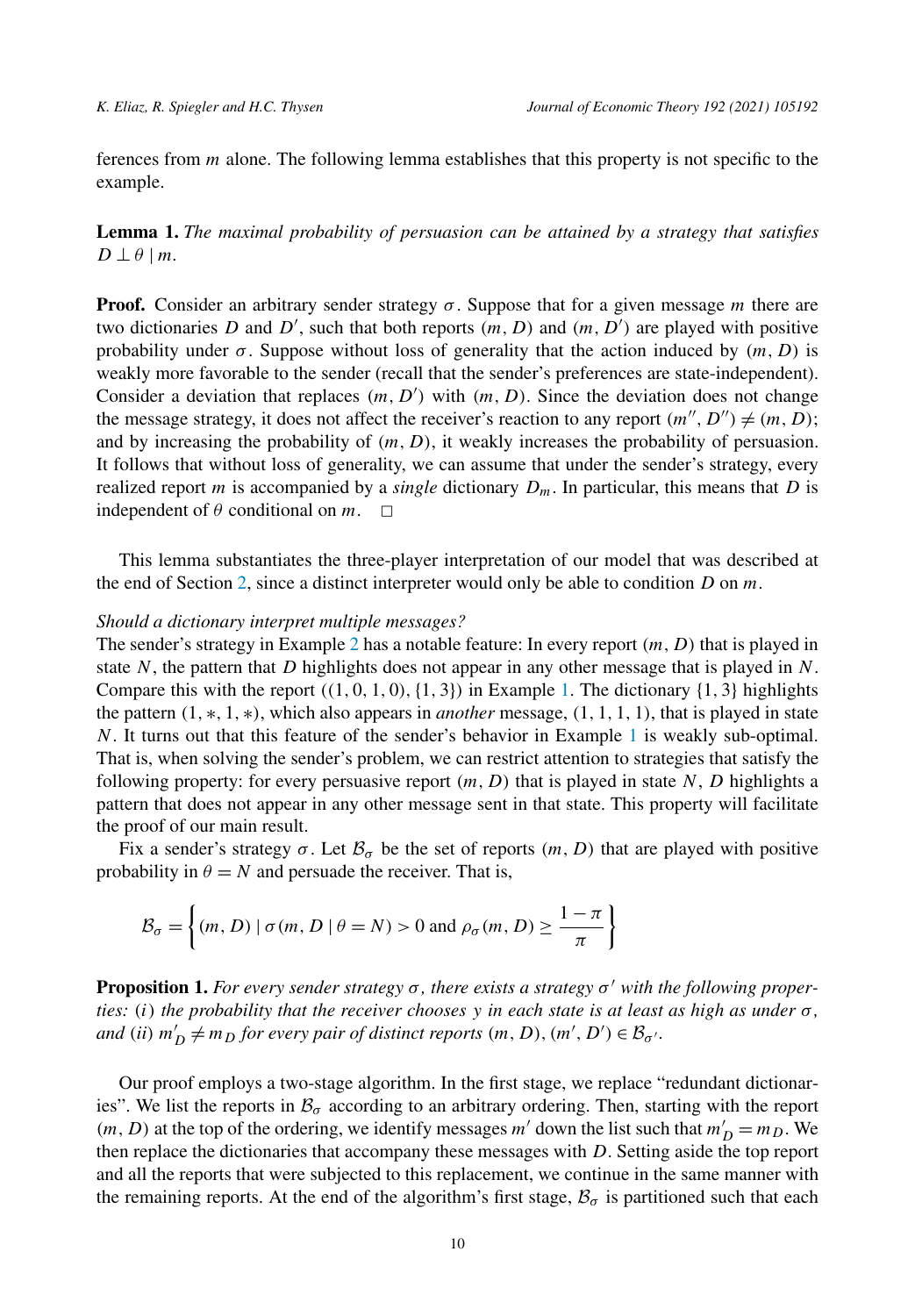<span id="page-10-0"></span>cell consists of reports  $(m, D)$  with the same D and  $m<sub>D</sub>$ . In the second stage, we replace "redundant messages". We go *up* the list of reports and modify messages only, such that each cell in the above partition ends up consisting of a single report. (We may perform additional changes to the dictionaries that accompany messages in state  $Y$ , to ensure that probability that  $a = y$  in this state does not go down.)

Our subsequent analysis makes use of the following concept.

**Definition 1.** For a given a strategy  $\sigma$ , a message *m'* is said to **justify** the report  $(m, D) \in \mathcal{B}_{\sigma}$  if: *(i)*  $\sigma(m' | \theta = Y) > 0$ , and *(ii)*  $m'_D = m_D$ .

In other words, what helps persuade the receiver to choose *y* when he gets the report *(m, D)* is that the pattern highlighted by  $D$  appears in some messages  $m'$  that are played with sufficient frequency in state *Y* .

Proposition [1](#page-9-0) is particularly useful because it places restrictions on the family of reports that any given message can justify. This is captured by the following corollaries.

**Corollary 1.** Let  $(m, D), (m', D') \in \mathcal{B}_{\sigma}$ . If there is a message  $m^*$  that justifies both  $(m, D)$  and  $(m', D')$ *, then*  $D \nsubseteq D'$  *and*  $D' \nsubseteq D$ *.* 

**Corollary 2.** The number of reports that any message justifies is at most  $\binom{K}{\lfloor K/2 \rfloor}$ .

Corollary 1 says that the set of dictionaries that appear in reports that are justified by a given message *m*<sup>∗</sup> constitutes an *anti-chain* - i.e., no dictionary in this set contains another. Corollary 2 then invokes Sperner's Theorem. This fundamental result in extremal combinatorics states that the largest anti-chain over  $\{1, 2, \ldots, K\}$  is the collection of all subsets of size  $\lfloor K/2 \rfloor$ .

We are now ready to state the main result of this section. The result makes use of the following notation, which will also serve us in later sections:

$$
S = {K \choose \lfloor K/2 \rfloor}
$$
  

$$
\mathcal{B}^* = \left\{ (m, D) \mid m_k = \mathbf{1}(k \in D) ; \ |D| = \left\lfloor \frac{K}{2} \right\rfloor \right\}
$$

Note that  $|\mathcal{B}^*| = S$ .

**Theorem 1.** *The maximal probability of persuasion is*  $\min\{1, \pi(1 + S)\}\$ *. It can be implemented by the following strategy:*

$$
\sigma((1, ..., 1), D \mid \theta = Y) = \frac{1}{S} \text{ for every } D \text{ for which } |D| = \left\lfloor \frac{K}{2} \right\rfloor
$$

$$
\sigma(m, D \mid \theta = N) = \min\{\frac{1}{S}, \frac{\pi}{1 - \pi}\} \text{ for every } (m, D) \in \mathcal{B}^*
$$

$$
\sigma((0, ..., 0), D \mid \theta = N) = \max\{0, \frac{1}{S} - \frac{\pi}{1 - \pi}\} \text{ for every } D \text{ for which } |D| = \left\lfloor \frac{K}{2} \right\rfloor
$$

*Furthermore, when*  $\pi \geq 1/(1+S)$ *, this strategy is time-consistent and attains full persuasion.*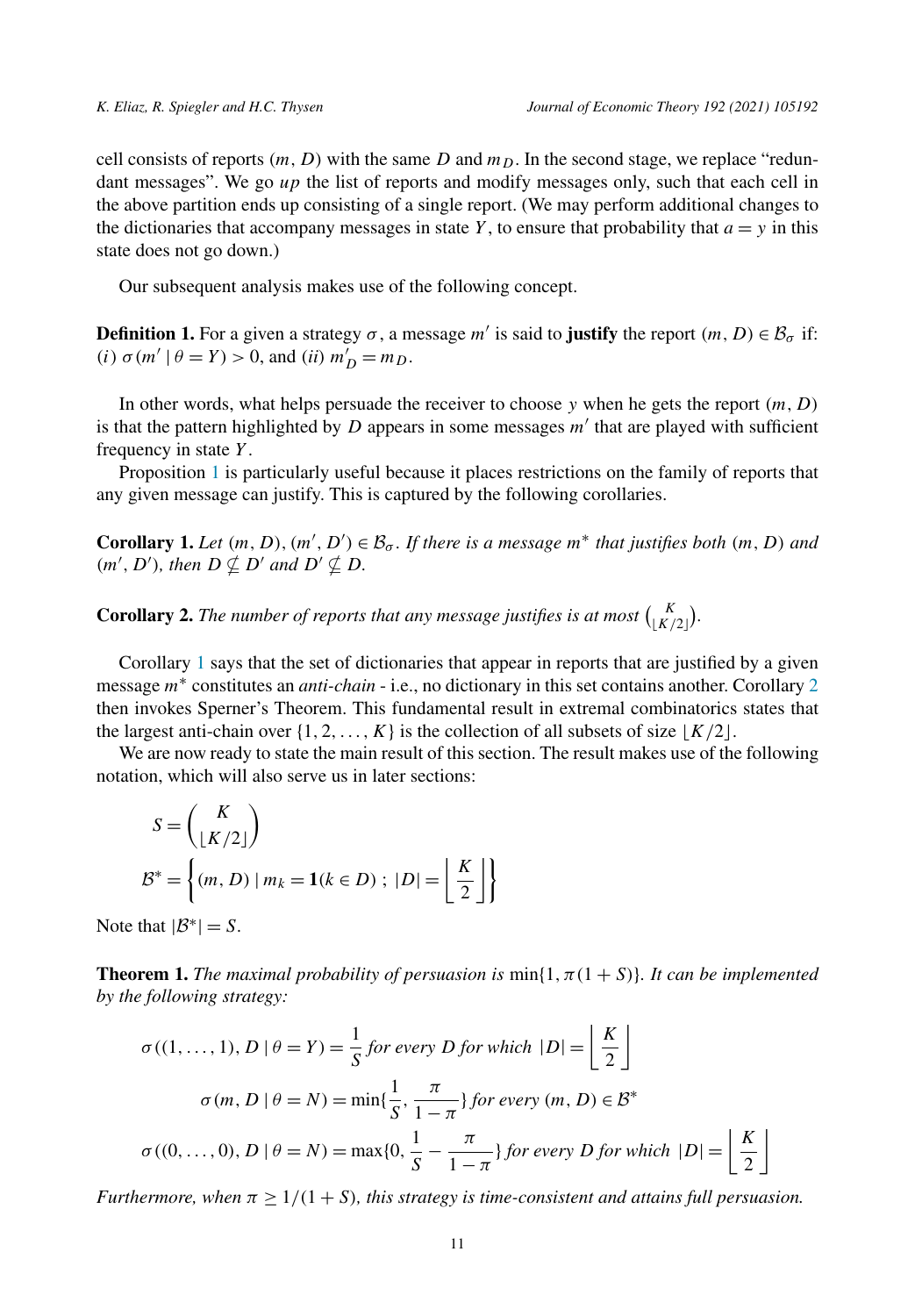<span id="page-11-0"></span>The strategy that implements the maximal probability of persuasion generalizes Example [2](#page-7-0). In state *Y* , the sender sends a single message, which we conveniently select to be *(*1*,...,* 1*)*. Each of the components of this message can therefore be regarded as "good news". What happens in state *N* depends on the relation between the prior *π* and the number *S*, which depends on *K*. Suppose *K* is even, for the sake of the argument. If  $\pi \ge 1/(1+S)$ , the sender randomizes uniformly over  $B^*$ , which is the set of all reports in which the message consists of an equal number of 1s ("good news") and 0s ("bad news"), and the dictionary interprets only the good news. If  $\pi$  <  $1/(1 + S)$ , each of these reports is played with probability 1*/S*, and the remaining probability is allocated to the message *(*0*,...,* 0*)* - i.e. all "bad news".

Unlike the case of the "mixed" messages in  $B^*$ , there is considerable freedom in selecting the dictionaries that accompany the "pure" messages *(*1*,...,* 1*)* and *(*0*,...,* 0*)*. Our construction has the property that  $(\sigma(D \mid m = (1, ..., 1))$  and  $(\sigma(D \mid m = (0, ..., 0))$  are both the same as the distribution over *D* conditional on  $B^*$ . Consequently, the strategy satisfies the independence property  $D \perp \theta$  (on top of the property  $D \perp \theta \mid m$  that was established by Lemma [1\)](#page-9-0). Thus, even if the receiver attempted to draw inferences from *D*, he would be unable to learn anything about *θ* from the realization of *D* itself.

As to the question of how large dictionaries should be (discussed in the context of Example [2](#page-7-0)), note that the sender's optimal strategy makes use of dictionaries that interprets exactly *half* of the message components.

Let us examine the receiver's reaction to various realized reports under the sender's strategy. When he confronts the message *(*0*,...,* 0*)*, each of the dictionaries that accompany it interprets some "bad news", and the receiver learns that  $\theta = N$  for sure. In contrast, every other realization of  $(m, D)$  satisfies  $m_k = 1$  for all  $k \in D$ . The receiver thus learns that the probability of  $m_D$  conditional on  $\theta = Y$  is one, while the probability of  $m_D$  conditional on  $\theta = N$  is  $min\{1/S, \pi/(1 - \pi)\}\$ . The receiver's subjective likelihood ratio of  $(m, D)$  is

$$
\rho_{\sigma}(m, D) = \frac{1}{\min\{\frac{1}{S}, \frac{\pi}{1-\pi}\}}
$$

which is, by definition, weakly above  $(1 - \pi)/\pi$  and therefore persuasive.

A receiver with rational expectations would realize that the "mixed" messages in  $\mathcal{B}^*$  only occur in state *N*. However, our receiver can only draw inferences from message components that the sender interprets for him. Since the sender only interprets persuasive patterns, he manages to convey a false sense that the mixed message is actually good news. Moreover, as *K* gets large, each  $(m, D) \in \mathcal{B}^*$  identifies a distinct pattern that becomes increasingly rare in state *N* while occurring with probability one in state *Y*. Therefore, even when  $\pi$  is quite small and even if  $\mathcal{B}^*$ is played with high probability in state  $N$ , the receiver will be persuaded by the reports in  $\mathcal{B}^*$ .

When  $\pi \geq 1/(1 + S)$ , the sender can attain full persuasion. This means that the sender's strategy is *time-consistent*: Since the receiver plays  $a = y$  after every report, the sender would not want to deviate from any realized report even if he could. In other words, the assumption that the sender has commitment power is not required in this range of parameters.

Theorem [1](#page-10-0) assumes an unrestricted domain of feasible dictionaries. The proof of Theorem [1](#page-10-0) makes the result easily extendible to restricted domains.

**Remark 2.** Let D be the set of feasible dictionaries. Let  $\mathcal{D}^* \subseteq \mathcal{D}$  be an anti-chain, such that every  $\mathcal{D}' \subseteq \mathcal{D}$  with  $|\mathcal{D}'| > |\mathcal{D}^*|$  is not an anti-chain. Then, the maximal probability of persuasion is min{ $1, \pi(1 + |\mathcal{D}^*|)$ }.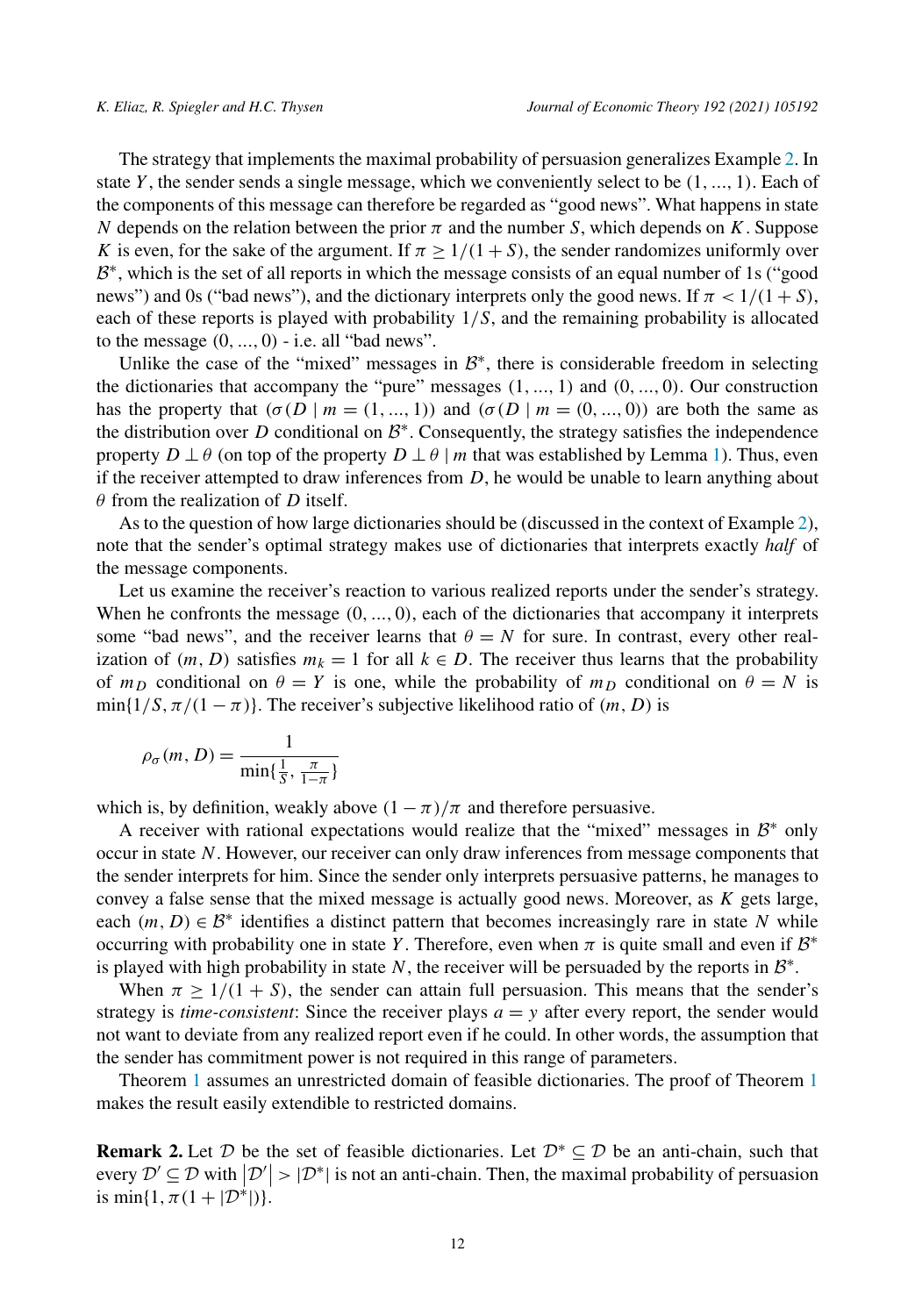<span id="page-12-0"></span>In particular, when the feasible set of dictionaries is the set of all *singletons*, the maximal probability of persuasion is max $\{1, \pi(1 + K)\}$ . This suggests that if the sender were free to determine the dimensionality of the message space, he could trivially attain full persuasion with singleton dictionaries. However, *K* should be interpreted as an exogenous constraint: there is a *limited* set of variables about which statistical data is available. For instance, if message components correspond to non-verbal aspects of the sender's communication, only few of those aspects are typically documented (it is unlikely to have data about the sender's pupil dilation, blood pressure or EEG measurements). Similarly, if the sender is a political party and message components correspond to different party members, only the messages of a few senior members are likely to be documented.

## **4. Suspicion of selective interpretations**

In our discussion of Theorem [1,](#page-10-0) we raised the concern that the receiver may try to infer the state from the dictionary the sender provides. The sender strategy we presented in the theorem's statement addressed this concern, in the sense that it satisfied the independence property  $D \perp \theta$ . However, one may argue that even this feature would not quell the receiver's suspicion regarding the *selectiveness* of the provided dictionary - i.e., some message components are not interpreted. The receiver may view the mere neglect of message components as a signal that the state is *N* (even though the state-contingent distribution over dictionaries offers no basis for this suspicion).

While intuitive, this argument is actually unconventional. The receiver draws a correct Bayesian inference from the message components for which he gets data. In the absence of additional data on how dictionaries and messages are jointly distributed, there is nothing to guide the receiver on how to modify this Bayesian posterior. Any assertion that he should ignore his available data and conclude that the state must be *N* simply because he was given selective data by a strategic sender is merely an *additional assumption*. By the same token, one could argue that in the partially informative "interval equilibria" in Crawford and Sobel [\(1982](#page-24-0)), the receiver should ignore his statistical knowledge of the sender's behavior and trust *nothing* the sender says simply because he is known to lie or withhold information.<sup>4</sup>

This methodological discussion notwithstanding, we now address the possibility that receivers may be suspicious of selective interpretations by proposing two notions of robustness to this suspicion. In both cases, we show that full persuasion is attainable for a large range of parameters  $\pi$ , *K*, albeit smaller than in Theorem [1](#page-10-0).

#### *4.1. Benevolent selectiveness*

Even if the sender's interests were fully aligned with the receiver's, it would be reasonable for him to refrain from interpreting *all* message components and provide a selective dictionary. To see why, let  $K = 2$  and suppose that the message strategy is as follows:  $m = (1, 1)$  with certainty in state *Y*, whereas  $m = (0, 0)$  and  $m = (1, 1)$  with equal probability in state *N*. Because  $m_1$ and *m*<sup>2</sup> are fully correlated, the small dictionary {1} induces the same receiver beliefs as the full dictionary {1*,* 2}. If the smaller dictionary is less costly to provide, a benevolent sender would

<sup>4</sup> If we interpret the sender's strategy as recommending an action or communicating the interval to which the state belongs, this is a case of withholding information. If we interpret his strategy as some mixture over states that belong to the interval, then his message misrepresents the state with probability one.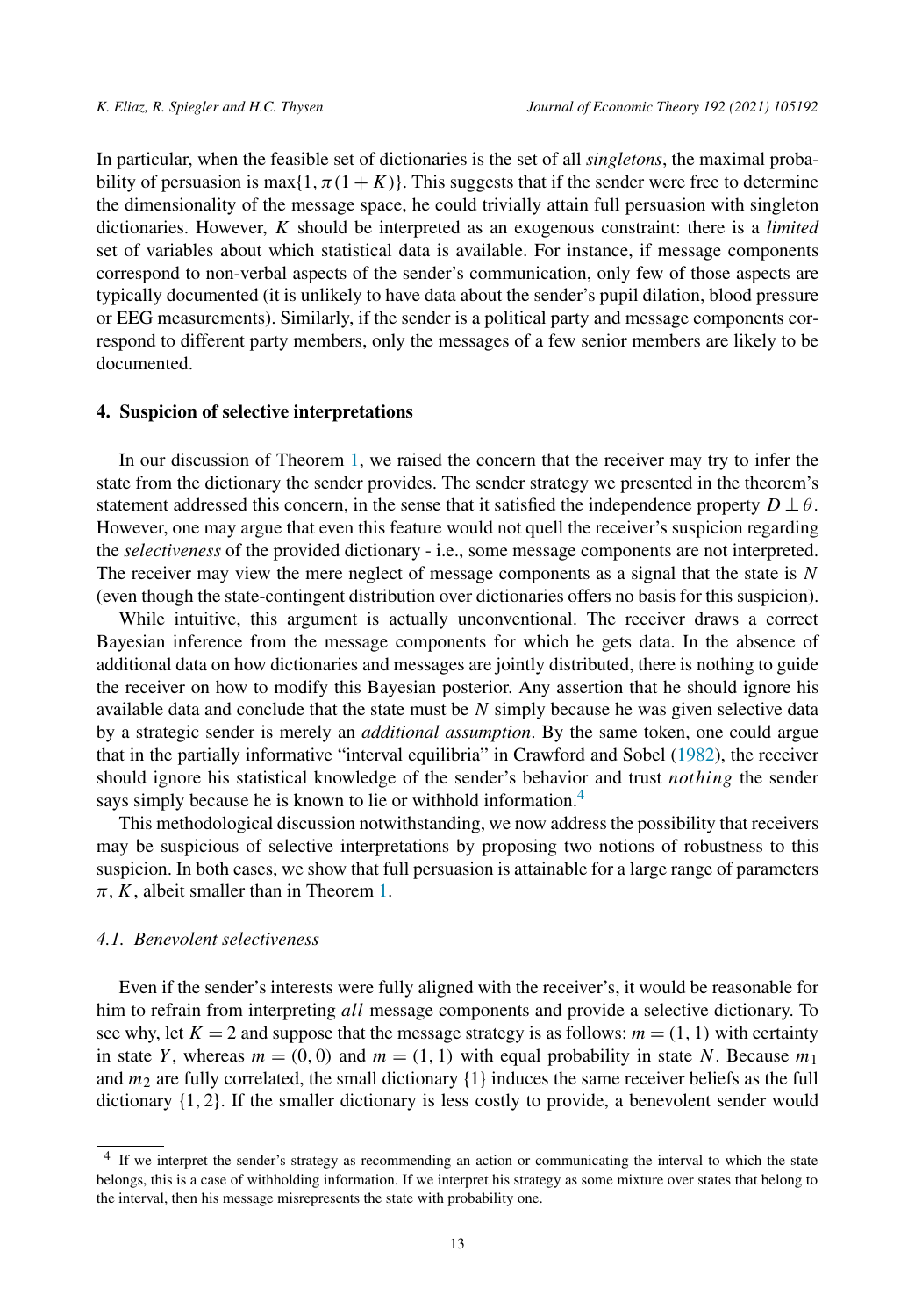<span id="page-13-0"></span>use it (recall that *D* must be non-empty). In this case, the receiver would not be suspicious of the sender simply for providing a small dictionary.

To capture this idea, we modify our model by introducing an intrinsic preference for smaller dictionaries. Specifically, we assume that the sender has lexicographic preferences. His primary criterion is to maximize the probability that the receiver plays *y*. However, if he can induce the same receiver behavior with two alternative dictionaries *D* and *D'* such that  $|D'| < |D|$ , he prefers  $D'$  to  $D$ . In addition, we impose a refinement of the set of permissible sender strategies, which is based on a hypothetical *benevolent* sender. Such a sender has lexicographic preferences, too: His primary criterion is to maximize the receiver's payoff; his secondary criterion is to minimize |*D*|. Refer to this *hypothetical* sender as type *H*; whereas the *actual* sender will be referred to as type *A*.

**Definition 2.** The strategy  $(\sigma(m, D | \theta))$  is **robust** if it satisfies the following properties:

*(i)*  $D \perp \theta$  and  $D \perp \theta$  | *m*.

*(ii)* Given  $(\sigma(m | \theta))$ , the interpretation strategy  $(\sigma(D | m))$  prescribes, for each *m*, lexicographically optimal dictionaries for a type-*A* sender.

*(iii)* Given  $(\sigma(m | \theta))$ , there is an interpretation strategy  $(\sigma'(D | m))$  that prescribes, for each *m*, lexicographically optimal dictionaries for a type-*H* sender, such that  $\sigma'(D) \equiv \sigma(D)$ .

Condition *(i)* imposes the independence requirements we have already encountered in Section [3](#page-7-0). Condition *(ii)* was redundant in Section [3](#page-7-0) because we focused on optimal sender strategies anyhow. Here, it also meansthat the sender always usesthe smallest dictionary that attains a given outcome.

As to condition *(iii)*, our motivation is the following. Throughout the paper, we have assumed that the receiver lacks any data about the distribution of *D*. However, imagine now that the receiver has access to an independent dataset that enables him to learn the marginal distribution of dictionaries. (By condition  $(i)$ , this is the same as learning the distribution of  $D$  at each state.) He can therefore see that the use of selective dictionaries is not a fluke, but an event that occurs with positive frequency. Condition *(iii)* requires further that if the dictionaries were chosen by a benevolent sender of type *H*, their marginal distribution could be the same. From this point of view, the receiver is less likely to be suspicious of selective interpretations, because he can reconcile their observed statistical pattern with the existence of a benevolent interpreter having a lexicographically secondary preference for small dictionaries.

In what follows, we conveniently assume that the receiver always breaks ties in favor of a type-*A* sender.

# **Proposition 2.** *Full persuasion is attainable with a robust strategy if and only if*  $\pi \geq 1/(1+K)$ *.*

Thus, requiring the sender's strategy to be robust in the sense of Definition 2 restricts his ability to attain full persuasion, because it effectively eliminates the use of non-singleton dictionaries. Example [2](#page-7-0) in Section [3](#page-7-0) illustrates a robust strategy that achieves full persuasion for  $K = 3$ .

#### *4.2. Full-coverage dictionaries*

In this subsection we use a different line of attack to address the selective-interpretation problem. Here, we assume that the sender is obliged to present statistical data about *all* message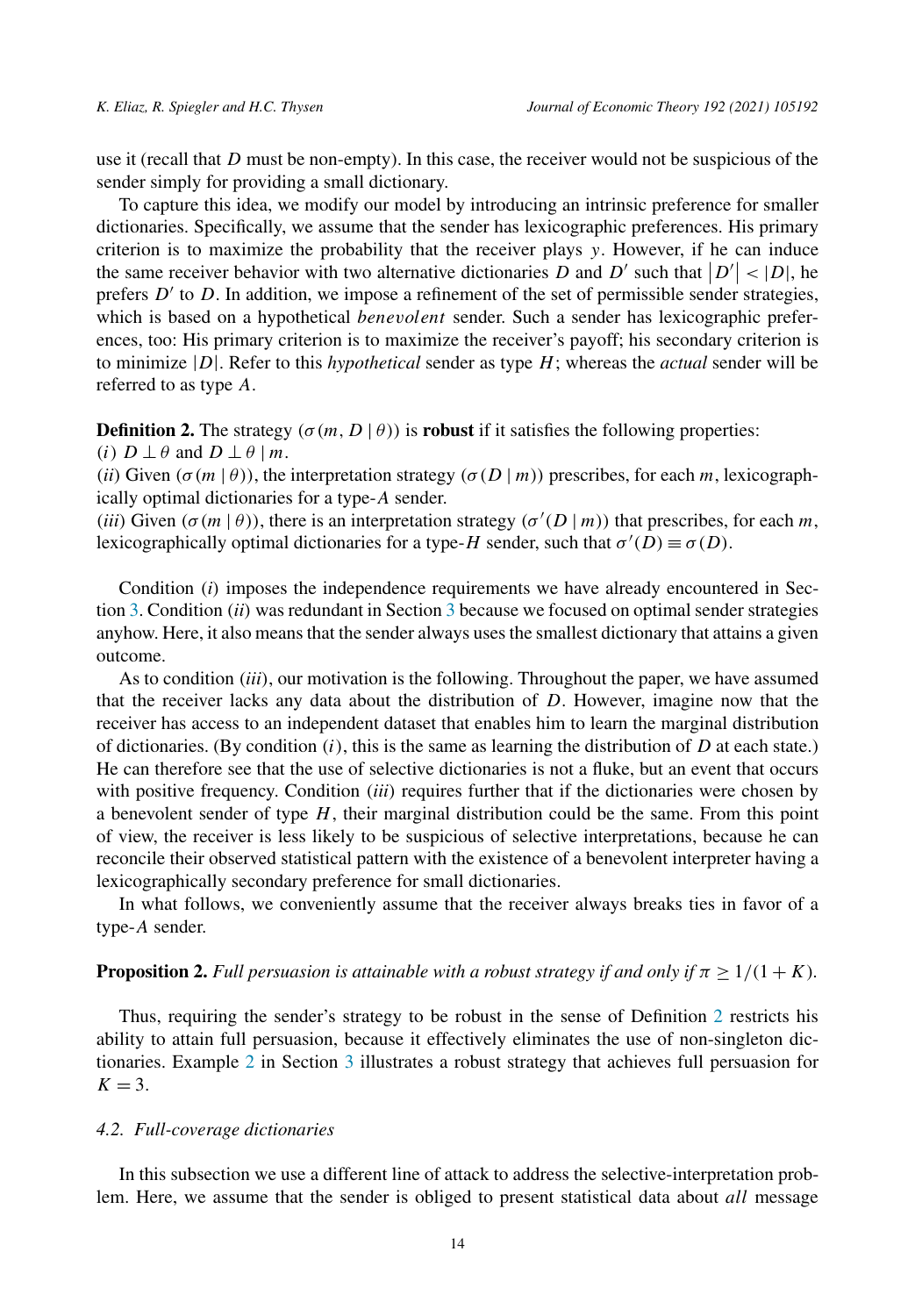<span id="page-14-0"></span>components. However, he is allowed to present the data in two separate chunks. As before, a dictionary is represented by a non-empty subset  $D \subseteq \{1, ..., K\}$ . Yet this now means that the sender provides *two* datasets, formalized as two collections of conditional probabilities:  $(\Pr(m_D | \theta))$ as well as the  $(\Pr(m_{D^c} \mid \theta))$ , where  $D^c = \{1, ..., K\} \backslash D$ . We refer to this form of data provision as *full-coverage dictionaries*.

How does the receiver extrapolate a belief from the two datasets? We make the mild assumption that his subjective belief  $\widetilde{Pr}(m, D | \theta)$  satisfies

$$
\Pr(m_D \mid \theta) \cdot \Pr(m_{D^c} \mid \theta) \le \widetilde{\Pr}(m, D \mid \theta) \le \max\{\Pr(m_D \mid \theta), \Pr(m_{D^c} \mid \theta)\}\tag{4}
$$

The upper bound given by the R.H.S. reflects an assumption that  $m_{D<sup>c</sup>}$  is uninformative of  $\theta$ given  $m<sub>D</sub>$ , or vice versa - i.e., the two parts of  $m$  are perfectly correlated given the state. The lower bound given by the L.H.S. reflects an assumption that these two parts are independent conditional on the state.

**Proposition 3.** Let  $K > 2$ . Then, the sender can attain full persuasion with full-coverage dictio*naries whenever*

$$
\pi \geq \frac{4}{4+S}
$$

Thus, although the sender is forced to provide data about *all* message components, his ability to present the data in two "installments" enables him to attain full persuasion for a large range of parameters. Moreover, the strategy we construct in the proof satisfies the familiar independence properties  $D \perp \theta$  and  $D \perp \theta$  | *m*. Finally, the result relies on the relatively weak condition (4) on how the receiver extrapolates a belief from the two separate datasets he receives. Note that Proposition 3 only provides a sufficient condition for full persuasion. Finding a necessary condition is an open problem.

To illustrate the basic idea of the construction, let  $K = 4$ . In state *Y*, there is perfect correlation among all message components. The objective correlation is weaker in state *N*. Specifically, only the messages *(*1*,* 1*,* 1*,* 1*)* and *(*0*,* 0*,* 0*,* 0*)* are played in *Y* , whereas all messages containing exactly two 1s are played in *N*. Thus, patterns like *(*∗*,* 1*,* 1*,* ∗*)* or *(*0*,* ∗*,* ∗*,* 0*)* are considerably more likely in *Y* than in *N*. By accompanying the message  $(0, 1, 1, 0)$  with two datasets that separately highlight these two patterns, the sender can manipulate the receiver's likelihood ratio.

This subsection also illustrates that the form a dictionary can affect the sender's ability to persuade the receiver. This reinforces a point we made in Section [2](#page-3-0): Our concept of "selective interpretation" is richer than what the "selective message redaction" metaphor might suggest.

## **5. Richer dictionaries**

In this section we follow up on the final paragraph of the previous section. So far, we have assumed that dictionaries provide data about the joint distribution of a collection of message components conditional on  $\theta$ . However, statistical data can involve other combinations of marginal and conditional distributions, with implications for the sender's ability to persuade the receiver.

**Example 3.** Let  $K = 2$ . Let p denote the joint distribution over  $(\theta, m)$  that is induced by the prior over  $\theta$  and the sender's strategy. There are three feasible dictionaries:  $D_1$  gives access to the conditional distribution  $(p(m_1 | \theta))$ ;  $D_2$  gives access to the conditional distribution  $(p(m_2 | \theta))$ ;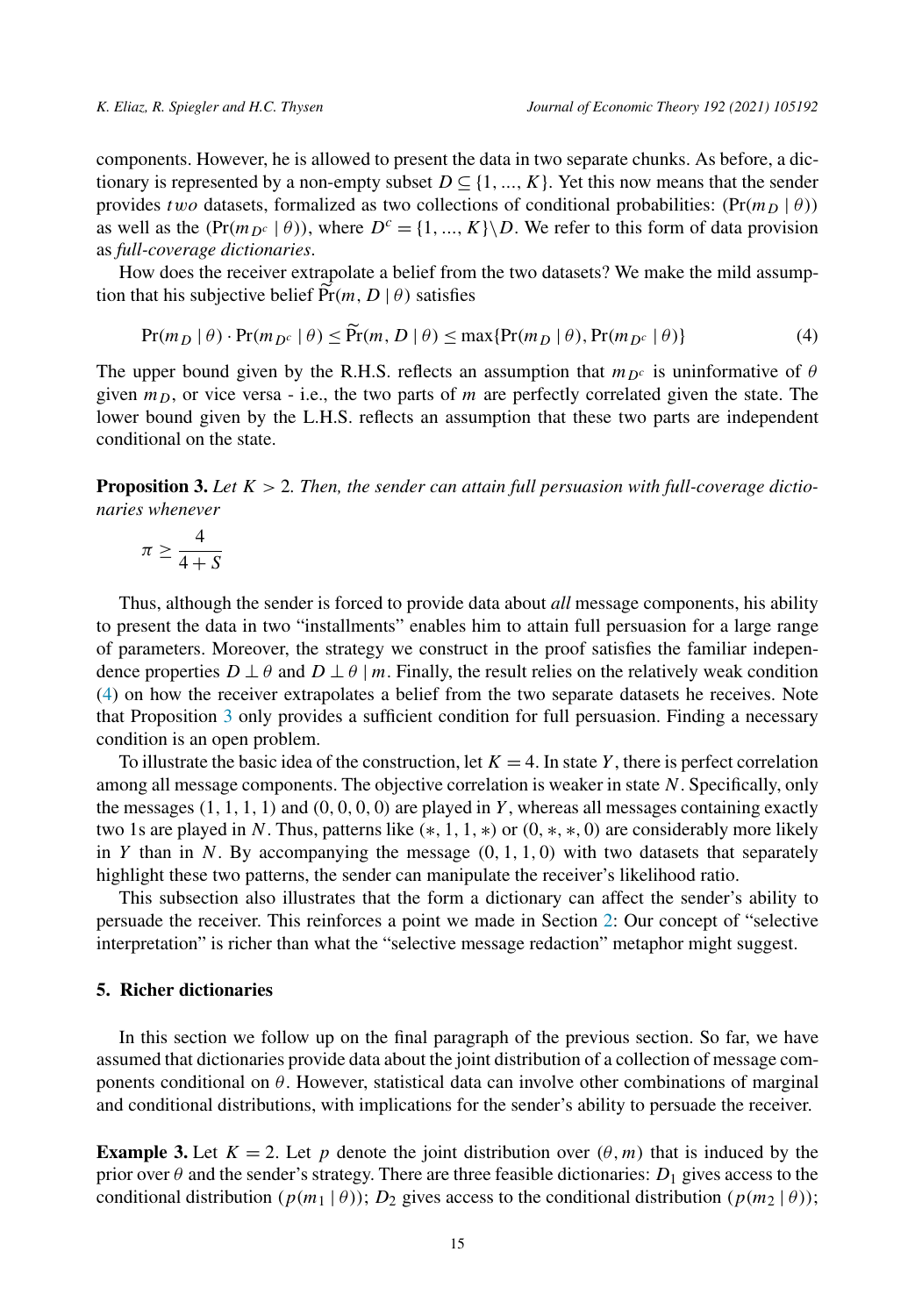and  $D_3$  gives access to the marginal distribution  $(p(m_1))$  *as well as* the conditional distribution  $(p(m_2 | \theta, m_1))$ . It does not contain data about how  $m_1$  varies with  $\theta$ .

The dictionaries  $D_1$  and  $D_2$  $D_2$  are familiar from Section 2; we apply the same belief-formation rule [\(1](#page-4-0)) for the receiver as in Section [2.](#page-3-0) However,  $D_3$  is different because it provides *two* datasets. We assume that the receiver extrapolates a belief using the *maximum entropy principle* - i.e., his belief over  $(\theta, m_1, m_2)$  maximizes (Shannon) entropy subject to the constraint that it is consistent with the marginal and conditional distributions he has learned. This principle has a rich tradition in AI (dating back to Jaynes [\(1957](#page-24-0))). Spiegler ([2020\)](#page-24-0) has recently applied it in a similar context of games with players who extrapolate a belief from partial data. In the model of Section [4.2](#page-13-0), the principle induces the L.H.S. of [\(4](#page-14-0)). In the present context, the receiver's subjective distribution over messages conditional on the state, given  $D_3$ , is  $\widetilde{Pr}(m_1, m_2 | \theta) = p(m_1)p(m_2 | \theta, m_1)$ .

Consider the following sender strategy:

| State $Y$     |  |                    | State $N$      |  |                                 |
|---------------|--|--------------------|----------------|--|---------------------------------|
|               |  | $m$ D Pr(m, D   Y) |                |  | $m$ D Pr(m, D   Y)              |
| $(1,1)$ $D_3$ |  |                    | $(1, 1)$ $D_3$ |  | $\alpha$                        |
| $(0,0)$ $D_2$ |  | $1-\varepsilon$    | $(1,0)$ $D_2$  |  | $\beta$                         |
|               |  |                    |                |  | $(0, 1)$ $D_1$ $1-\alpha-\beta$ |

We now show that for every  $\pi > \frac{1}{10} \left( 5 - \sqrt{5} \right)$ , there exist  $\alpha, \beta, \varepsilon \in (0, 1)$  such that the sender attains full persuasion with the above strategy.

Let us calculate the receiver's likelihood ratio for each report. Consider the report  $((1, 1), D_3)$ . Our definition of the receiver's posterior belief given the dictionary *D*<sup>3</sup> implies the following likelihood ratio:

$$
\frac{p(m_1 = 1)p(m_2 = 1 | \theta = Y, m_1 = 1)}{p(m_1 = 1)p(m_2 = 1 | \theta = N, m_1 = 1)} = \frac{1}{\frac{\alpha}{\alpha + \beta}} = \frac{\alpha + \beta}{\alpha}
$$

Next, consider the reports  $((0, 0), D_2)$  and  $((1, 0), D_2)$ . Since  $D_2$  only interprets  $m_2$ , both reports induce the same subjective likelihood ratio:

$$
\frac{p(m_2 = 0 | \theta = Y)}{p(m_2 = 0 | \theta = N)} = \frac{1 - \varepsilon}{\beta}
$$

Finally, consider the report  $(0, D_1)$ . Since  $D_1$  only interprets  $m_1$ , this report induces the subjective likelihood ratio

$$
\frac{p(m_1 = 0 | \theta = Y)}{p(m_1 = 0 | \theta = N)} = \frac{1 - \varepsilon}{1 - \alpha - \beta}
$$

In order to attain full persuasion, the three likelihood ratios must all be weakly greater than *(*1 − *π*)/*π*. A straightforward calculation establishes that whenever  $\pi > \frac{1}{10}$  (5 –  $\sqrt{5}$ ), we can find  $\alpha$ ,  $\beta$ ,  $\varepsilon$  that will satisfy these three inequalities. In particular,  $\varepsilon$  will be arbitrarily small.

Compare this finding with the result of Section [3](#page-7-0). Given our original specification of dictionaries, the sender can attain full persuasion if and only if  $\pi \ge \frac{1}{3}$ . This is *higher* than the threshold we obtained in Example [3](#page-14-0). The general problem of optimal persuasion under the broader definition of dictionaries as collections of marginal and conditional distributions remains open.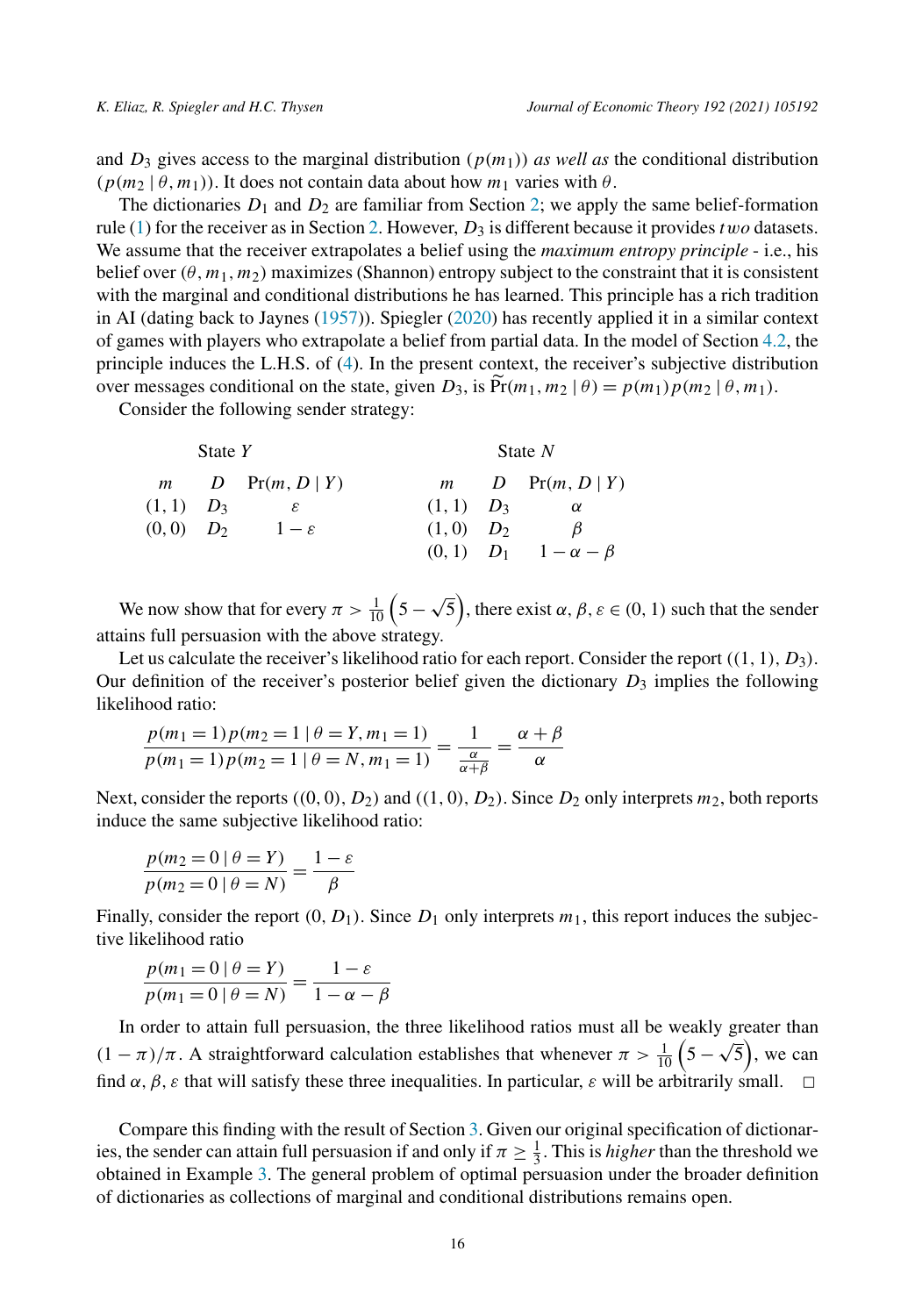# <span id="page-16-0"></span>**6. An adversarial sender**

In this section we revisit the basic model of Section [2](#page-3-0) and modify the sender's preferences, such that the sender-receiver interaction becomes a zero-sum game: In state *Y* (*N*), the sender's payoff is 1 if the receiver plays *n* (*y*) and −1 if he plays *y* (*n*). Rescale the receiver's payoff function to be minus the sender's payoff. In what follows, we assume that the receiver always breaks ties in the sender's favor.

Consider the rational-expectations benchmark in this case. On one hand, the receiver can guarantee an expected payoff of at least  $\pi \cdot (-1) + (1 - \pi) \cdot 1 = 1 - 2\pi > 0$  by always playing *n*. On the other hand, the sender can force this expected payoff on the receiver by sending the same report in all states. Therefore, by the Minimax Theorem, the sender's equilibrium payoff in the rational-expectations benchmark is exactly  $2\pi - 1 < 0$ . In contrast, the following result establishes that in our model, the sender can attain the maximal possible payoff of 1 under the same condition as in Theorem [1](#page-10-0), whenever  $K \geq 3$ .

**Proposition 4.** Let  $K \geq 3$ . Then, whenever  $\pi \geq 1/(1+S)$ , there is a strategy for the sender that *induces a payoff of* 1 *with certainty.*

**Proof.** Construct the following strategy. Let  $m_k \in \{0, 1\}$  for every k. In state Y, the sender plays  $m^* = (1, 1, \ldots, 1)$  with probability one and accompanies this message with the dictionary  $D =$  $\{k\}$  for some arbitrary *k*. In state *N*, the sender assigns probability  $(1 - \gamma)/S$  to every  $(m, D)$ satisfying  $m_k = 1$  for exactly  $|K/2|$  components *k* and  $D = \{k \mid m_k = 1\}$ , where  $\gamma$  is selected to be the unique solution of the equation

$$
\frac{1}{\gamma + \frac{1}{S}(1-\gamma)} = \frac{1-\pi}{\pi}
$$

The sender assigns the remaining probability  $\gamma$  to the message  $m^*$  and accompanies it with an arbitrary dictionary of size  $\lfloor K/2 \rfloor$ . This is a feasible strategy whenever  $\gamma \in [0, 1]$  or equivalently  $\pi \in [1/(1+S),\frac{1}{2}].$ 

By construction,  $\rho(m, D) = (1 - \pi)/\pi$  for every  $(m, D)$  that is played in state *N*, whereas

$$
\rho(m^*, \{k\}) = \frac{1}{\gamma + \frac{1}{2}(1 - \gamma)} < \frac{1 - \pi}{\pi}
$$

As a result, the receiver plays *y* in state *N* and *n* in state *Y* , generating a payoff of 1 for the sender.  $\Box$ 

Thus, strategic interpretation can attain the sender's first-best even under maximal conflict of interests with the receiver. As in Section [3](#page-7-0), this means that the commitment assumption is unnecessary.

However, the strategy we employed in the proof of this result violates two independence properties that we emphasized in Section [3:](#page-7-0)  $D \perp \theta$  and  $D \perp \theta$  | *m*. Let us now see how to fix this limitation when  $K \ge 3$  and  $\pi \ge 1/K$ . As before,  $m_k \in \{0, 1\}$  for every k. Let  $e_k$  denote the message *m* for which  $m_k = 1$  and  $m_l = 0$  for all  $l \neq k$ . For every *m*, let  $-m$  denote the message *m'* for which  $m'_k = 1 - m_k$  for every *k*. Now consider the following sender strategy. In state *Y*, he randomizes uniformly over all  $(m, D)$  such that  $m = -e_k$  and  $D = \{k\}$  for some  $k = 1, ..., K$ .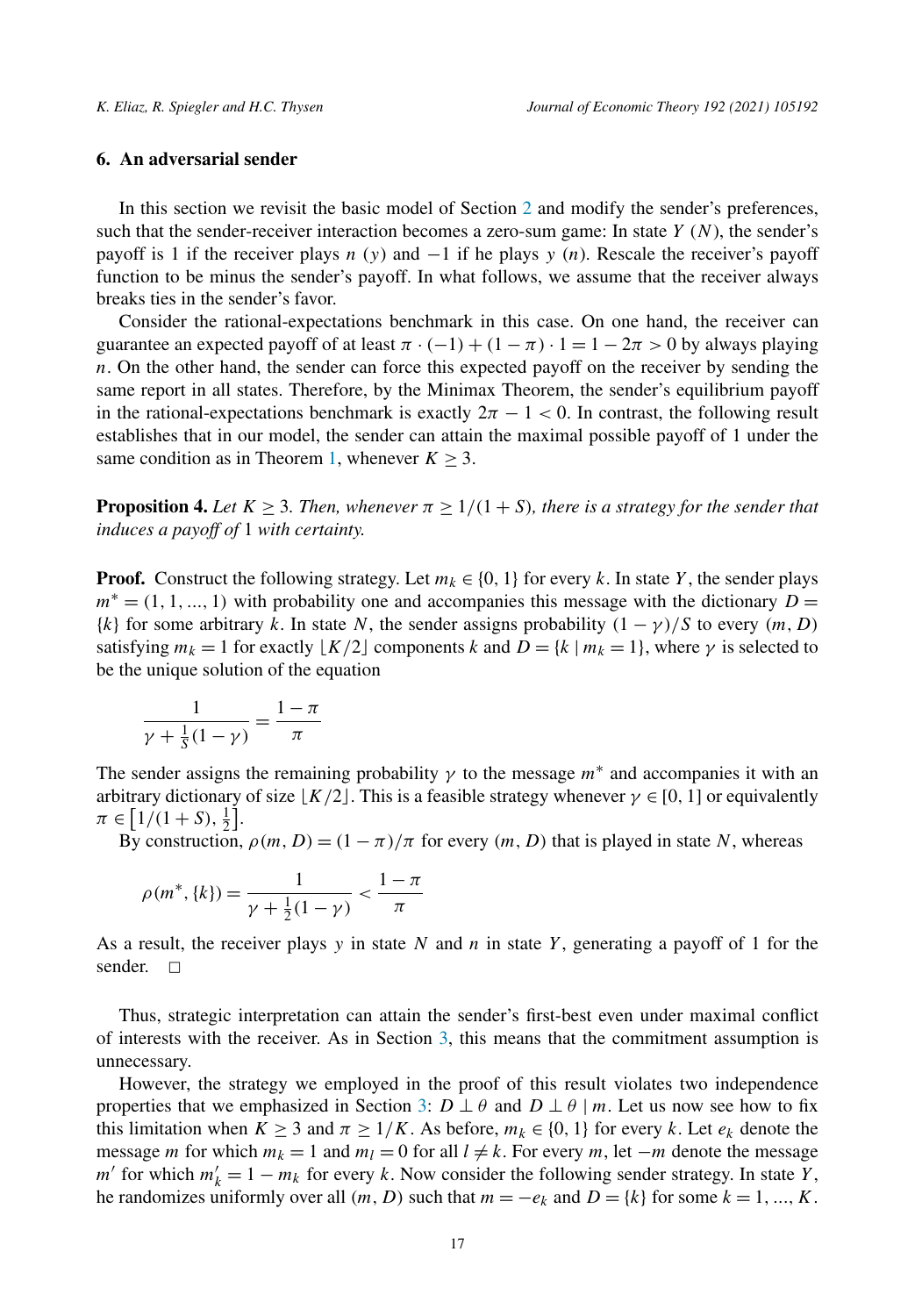<span id="page-17-0"></span>In state *N*, he randomizes uniformly over all  $(m, D)$  for which  $m = e_k$  and  $D = \{k\}$  for some  $k = 1, \ldots K$ . It is easy to verify that  $\rho(m, D) \ge (1 - \pi)/\pi$  for every  $(m, D)$  that is played in *N*, while  $\rho(m, D) \leq (1 - \pi)/\pi$  for every  $(m, D)$  that is played in *Y*, as long as  $\pi \geq 1/K$ .

The following result expands the set of parameters for which the sender's first-best is attainable by a strategy that satisfies the two desiderata, making use of a more elaborate strategy.

**Proposition 5.** Let  $K = 2L$  for some integer  $L > 1$ . Then, there is a strategy that satisfies  $D \perp$ *θ* | *m and D* ⊥ *θ and attains the sender's first-best whenever*

$$
\pi \ge \frac{1}{1 + \binom{L}{\lfloor L/2 \rfloor}}
$$

This result provides a sufficient condition for attaining the sender's first-best with a strategy that satisfies the two desiderata. The following table illustrates the strategy for  $K = 4$  (the strategy induces the sender-optimal action in each state, as long as  $\pi \ge \frac{1}{3}$ ):

| State $Y$ |         |                    |                    | State $N$ |                                 |  |
|-----------|---------|--------------------|--------------------|-----------|---------------------------------|--|
|           |         | $m$ D Pr(m, D   Y) | m                  |           | $D$ Pr( <i>m</i> , $D \mid Y$ ) |  |
| 0011 {1}  |         | 0.25               | $1000 \quad \{1\}$ |           | 0.25                            |  |
| 0011 {2}  |         | 0.25               | 0100               | ${2}$     | 0.25                            |  |
| 1100      | $\{3\}$ | 0.25               | 0010               | $\{3\}$   | 0.25                            |  |
| 1100      | $\{4\}$ | 0.25               | 0001               | $\{4\}$   | 0.25                            |  |

Finding a tight necessary condition remains an open problem.

## **7. Related literature**

Our paper joins a small literature on strategic communication that departs from the standard paradigm of rational expectations under a common prior. Levy et al. [\(2018](#page-24-0)) study a senderreceiver model in which the receiver exhibits "correlation neglect". Specifically, the sender submits multiple simultaneous signals and the receiver erroneously treats them as being conditionally independent. This belief distortion is related to the model of Section [4.2](#page-13-0). In that variant on our basic model, the receiver does not learn the state-contingent correlation between  $m<sub>D</sub>$  and  $m_{D<sup>c</sup>}$ . We allowed the receiver to hold a variety of beliefs regarding this correlation, including the possibility that they are conditionally independent, as in Levy et al. ([2018\)](#page-24-0). The reason that unlike Levy et al. ([2018\)](#page-24-0), the sender in our model can attain full persuasion is that he can tailor the data he gives the receiver to the submitted message.

Patil and Salant [\(2020\)](#page-24-0) consider a receiver (a statistician) who estimates a parameter based on a random sample whose size is strategically determined by an informed sender. As in our model, the receiver has boundedly rational expectations in the sense that he makes no inferences from the sample size he gets. Schwartzstein and Sunderam [\(2019](#page-24-0)) examine a persuasion game in which both parties observe a signal that is drawn from a state-dependent distribution. The receiver's non-rational expectations are captured by the assumption that the sender knows the signal distribution, while the receiver believes in whatever signal distribution the sender reports. Galperti [\(2019](#page-24-0)) analyzes a model of persuasion with non-common priors, where the sender can influence the receiver's prior belief. In particular, when the receiver observes a message that has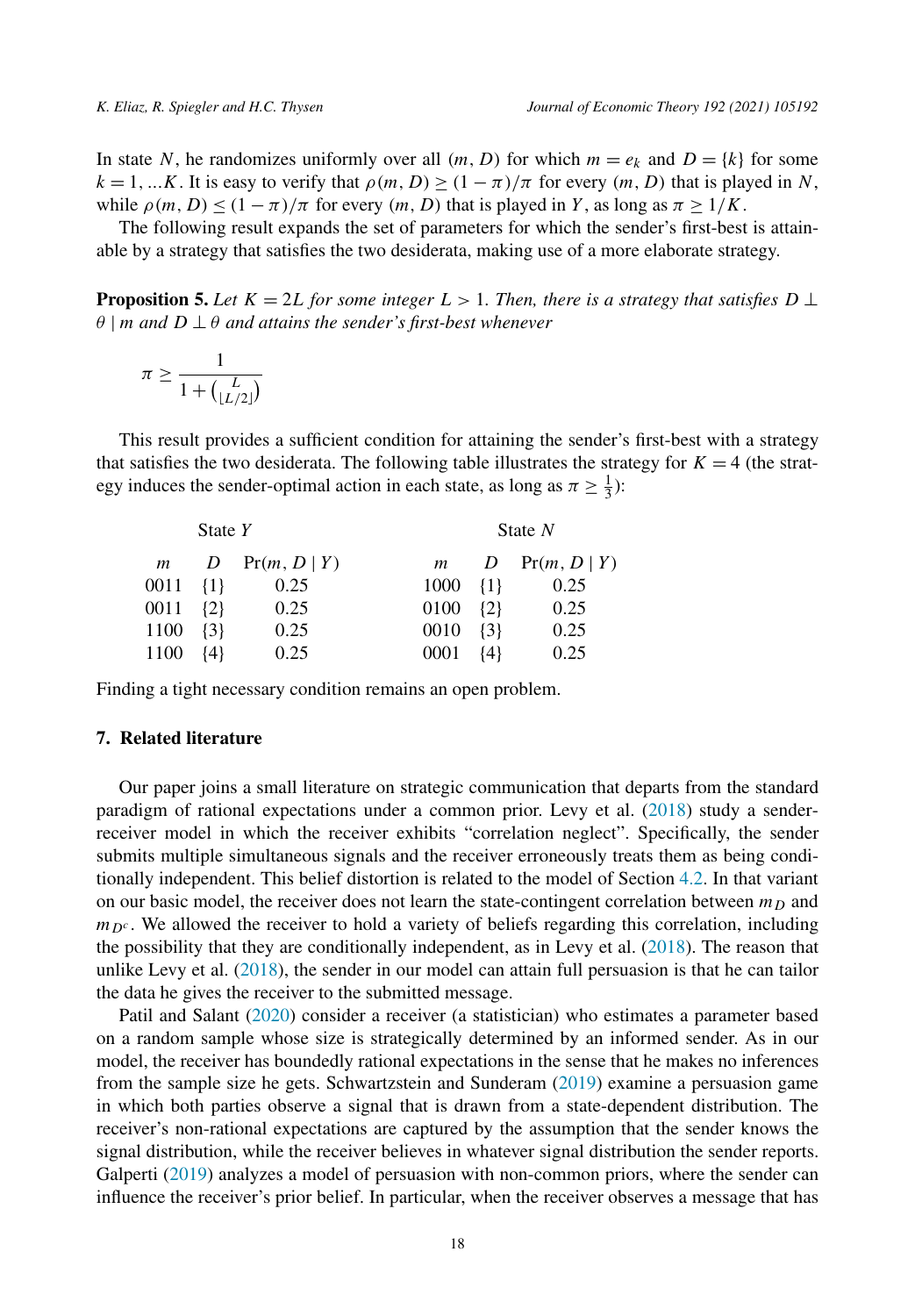zero probability according to his prior, he abandons it in favor of a new belief. We, on the other hand, maintain the common prior assumption but allow the sender to strategically determine the receiver's understanding of the equilibrium distribution.<sup>5</sup>

Our basic model of dictionaries and how the receiver reacts to them is closely related to the concept of analogy-based expectations equilibrium (ABEE) due to Jehiel ([2005\)](#page-24-0). According to this concept, players form coarse beliefs that are measurable with respect to an "analogy partition" of the possible states of the world. Our basic notion of a dictionary *D* as a subset of components of multi-dimensional messages corresponds to an analogy partition. A cell in the partition consists of all messages *m* with the same  $m<sub>D</sub>$ . This version of the model can thus be viewed as an extensive game in which the sender chooses the message as well as the receiver's analogy partition (from a restricted domain of feasible partitions), and the solution concept is ABEE. (However, the variants of Sections [4.2](#page-13-0) and [5](#page-14-0) *cannot* be embedded in the ABEE framework.) This description raises a natural question: How well can the sender perform under an *unrestricted* domain of feasible analogy partitions? For the sake of brevity, we do not analyze this question here but in a separate note (Eliaz et al.  $(2019)$ ).

Jehiel and Koessler ([2008\)](#page-24-0) modify the Crawford-Sobel model by assuming that the receiver bundles states into analogy classes according to an interval analogy partition. They show that certain analogy partitions give rise to ABEE with partial information transmission, even when the unique equilibrium under rational expectations is the babbling equilibrium. Hagenbach and Koessler [\(2019](#page-24-0)) analyze cheap-talk games where the sender aggregates the receiver's equilibrium strategy into analogy classes. In a similar vein, Mullainathan et al. ([2008\)](#page-24-0) study a cheap-talk game where the receiver uses a coarse analogy partition. In contrast to our model, the partitions in these papers are exogenous. Endogenous partitions arise in Jehiel ([2011\)](#page-24-0), where auction designer controls bidders' learning feedback regarding the distribution of past bids.

Glazer and Rubinstein ([2012,](#page-24-0) [2014\)](#page-24-0) study persuasion when the *sender* is boundedly rational in the sense of having limited ability to misrepresent the state. They show that a rational receiver can construct intricate disclosure mechanisms that take advantage of this element of the sender's bounded rationality. Blume and Board ([2013\)](#page-24-0) and Giovannoni and Xiong [\(2019](#page-24-0)) study cheap talk when the receiver has uncertain ability to distinguish between distinct messages. In contrast to our framework, receivers in these papers have rational expectations and the sender is unable to influence their interpretative abilities.

Finally, Spiegler ([2020\)](#page-24-0) introduces a general framework for static games, in which the description of players' types includes "archival access", defined as selective data about correlations among the variables that constitute the state of the world. Dictionaries in our model are a form of archival access. Indeed, our model is an example of how to extend the formalism of Spiegler ([2020\)](#page-24-0) to sequential games. Our approach to modeling the receiver's partial understanding of the sender's strategy is also related to Glazer and Rubinstein [\(2019](#page-24-0)), where a "problem solver" has partial understanding of the equilibrium: He observes a summary statistic of the other players' strategies, and then best-replies to a uniform belief over all the strategy profiles that are consistent with this statistic.

<sup>5</sup> Independently of our paper, Salcedo [\(2019](#page-24-0)) considers a persuasion game with one sender who sends private messages to multiple *rational* receivers. The sender wishes to persuade at least *m* receivers in order to attain his objective. When  $m = 1$ , the sender's problem is essentially the same as the sender's problem in our model when he is restricted to singleton dictionaries.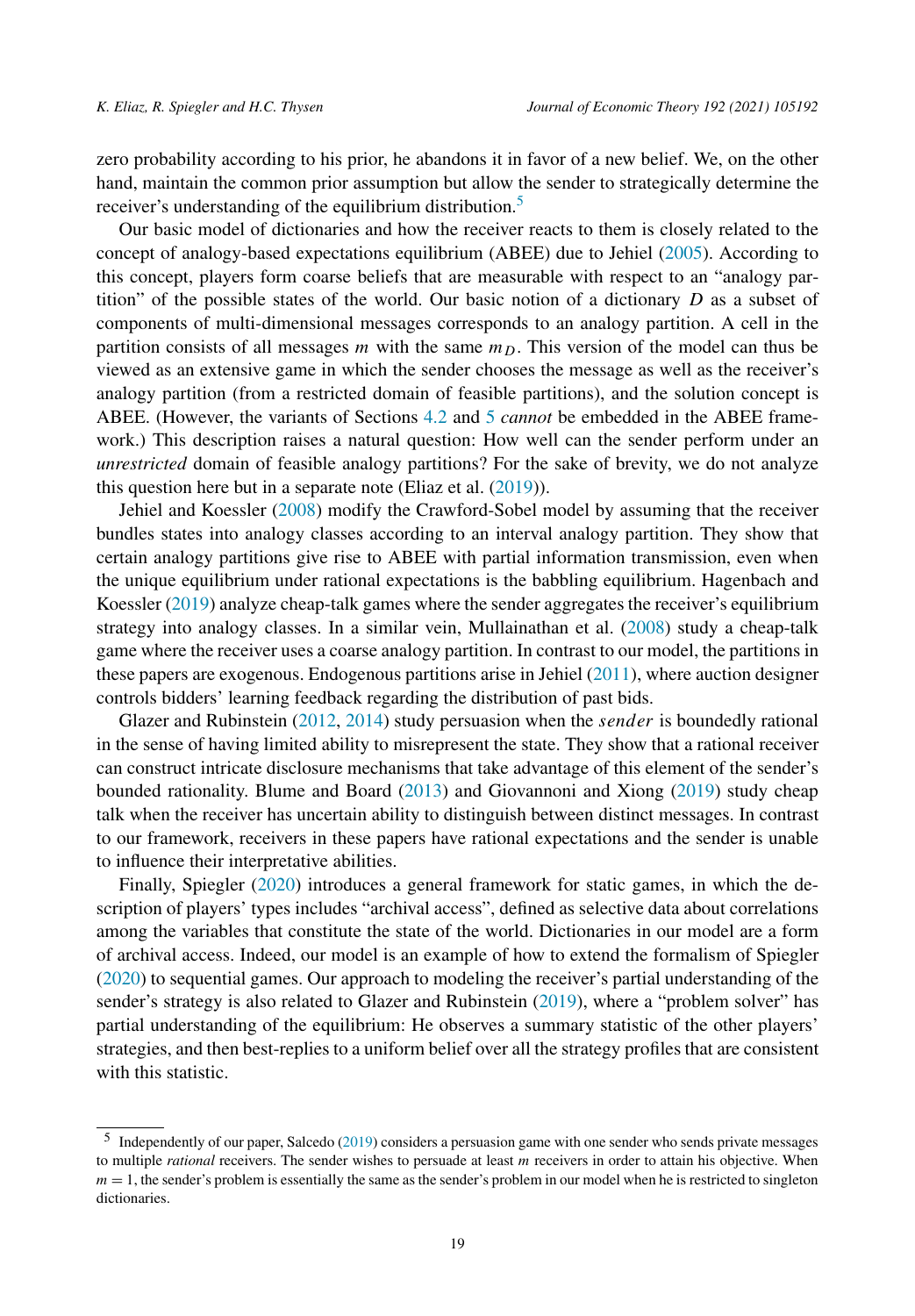## **8. Conclusion**

Conventional models of strategic communication focus on the role of selective transmission of information. And yet, real-life communication also involves strategic *interpretation* of information. This paper formalized this aspect as selective provision of *statistical data* regarding the mapping from states to messages, under the assumption that this data is the sole basis for the receiver's inferences. In a pure persuasion model, we showed that strategic interpretation significantly enhances the sender's ability to persuade the receiver - to the point that *full* persuasion is sometimes possible, in sharp contrast to the standard rational-expectations benchmark.

From a broader perspective, the modeling innovation in this paper is the idea that one player can influence another player's understanding of equilibrium regularities, by affecting the statistical data regarding the equilibrium distribution that the latter player has at his disposal (his "archival access", to use the terminology of Spiegler  $(2020)$  $(2020)$ ) - just as in a standard extensiveform game, one player's information set can be determined by prior moves of other players. Exploring this idea outside the context of strategic communication is an interesting problem for future research.

#### **Appendix A. Proofs**

#### **Proposition [1](#page-9-0)**

Let  $\sigma$  be an optimal sender strategy. We now change it into a new strategy that satisfies the property in the statement of the proposition and does not lower the probability of persuasion. We proceed in two stages.

*Stage* 1. Construct a partition  $\{T_1, ..., T_L\}$  of  $\mathcal{B}_{\sigma}$  as follows. For every  $l = 1, 2, ...,$  select an arbitrary report  $(m^l, D^l) \in \mathcal{B}_{\sigma} - \cup_{h < l} T_h$ , and define

$$
T_l = \{(m, D) \in \mathcal{B}_{\sigma} - \cup_{h < l} T_h \mid m_{D^l} = m_{D^l}^l\}
$$

Modify  $\sigma$  as follows. For each  $l = 1, ..., L$  and any  $(m, D) \in T_l$  with  $D \neq D^l$ , shift the probability of  $(m, D)$ , conditional on  $\theta = N$ , to the report  $(m, D^l)$ . By the definition of  $\mathcal{B}_{\sigma}$ , both  $(m, D)$  and  $(m<sup>l</sup>, D<sup>l</sup>)$  persuade the receiver. Perform the following additional modification. By the definition of  $B_{\sigma}$ , there must be a message *m* that justifies  $(m^{l}, D^{l})$ . That is,  $m_{D^{l}} = m_{D^{l}}^{l}$ , and there is a dictionary  $D$  such that  $(m, D)$  is played with positive probability in  $Y$ . If the receiver was persuaded by  $(m, D)$  in the original strategy, then shift the probability of every such  $(m, D)$ conditional on *Y* to  $(m, D^l)$ . By construction,  $m_{D^l} = m_{D^l}^l$ . Therefore,  $(m, D^l)$  persuades the receiver. And since the deviation does not affect the distribution over messages conditional on any state, it does not change the receiver's response to any other realized report.

*Stage* 2. Start this stage by shifting the probability of any  $(m, D^L) \in T_L$  conditional on  $\theta = N$  to some report in  $T_L$ , denoted  $(\tilde{m}^L, D^L)$ . This effectively transforms  $T_L$  into a singleton  $\{(\tilde{m}^L, D^L)\}\$ . By the construction of the first phase, every  $(m, D^L) \in T_L$  satisfies  $m_{D^L} = \tilde{m}_{D^L}^L$ . Therefore, the deviation does not change the receiver's subjective likelihood ratio of  $(\tilde{m}^L, D^L)$ , such that he continues to be persuaded by this report. Moreover, by the construction of the first stage, for every  $l < L$  and every  $(m, D^l) \in T_l$ ,  $m_{D^l} \neq \tilde{m}_{D^l}^L$ . Therefore, the deviation does not affect the receiver's subjective likelihood ratio of  $(m, D^l) \in T_l$  for all  $l < L$ .

Now suppose that for some  $l < L$ , we have transformed the cells  $T_{l+1},..., T_L$  into singletons  $\{(\tilde{m}^{l+1}, D^{l+1})\}, \dots, \{(\tilde{m}^{L}, D^{L})\}$  in such a manner. Suppose that there is some  $(m, D^{l}) \in T_{l}$  such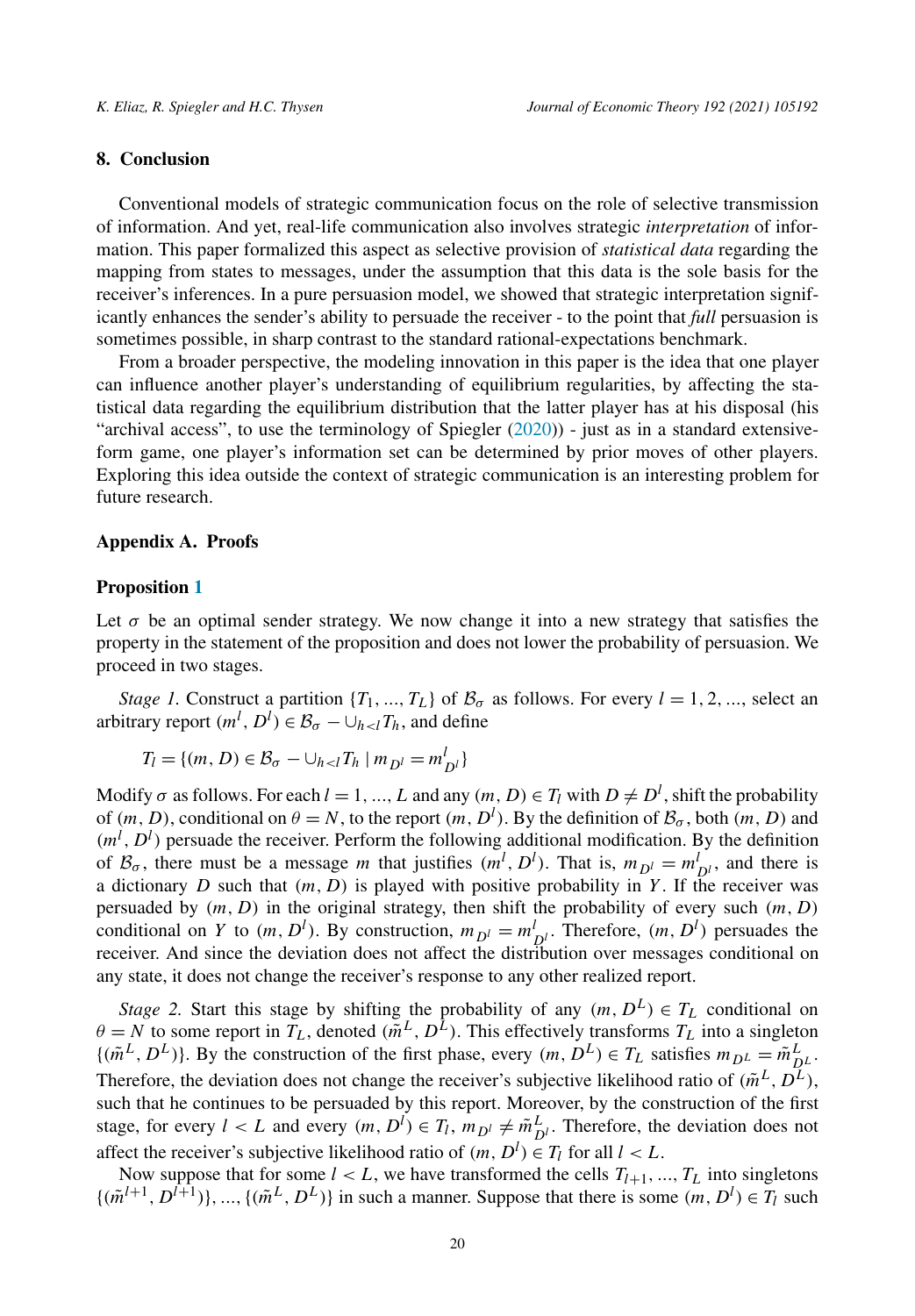<span id="page-20-0"></span>that  $m_{D^h} \neq \tilde{m}_{D^h}^h$  for every  $h > l$ . Rename this report  $(\tilde{m}^l, D^l)$ , and shift the probability of any  $(m, D<sup>l</sup>)$  conditional on *N* to  $(\tilde{m}^l, D^l)$ . Alternatively, suppose that for every  $(m, D^l) \in T_l$  there is some  $h > l$  such that  $m_{D^h} = \tilde{m}_{D^h}^h$ . For any such  $(m, D^l)$ , shift its probability conditional on *N* to one of the reports  $(\tilde{m}^h, D^h)$  satisfying  $\tilde{m}_{D^h}^h = m_{D^h}$ . By the same logic as in the previous paragraph, the deviation in these two alternative cases does not affect the receiver's subjective likelihood ratio of any report.

At the end of the second stage,  $B_{\sigma}$  has been effectively transformed into the set  $\{(\tilde{m}^1, D^1)\}, \ldots$  $\{(\tilde{m}^L, D^L)\}\$ , which by construction satisfies the property in the lemma's statement.

In the next two corollaries, we restrict attention to sender strategies  $\sigma$  that satisfy Proposition [1.](#page-9-0)

# **Corollary [1](#page-10-0)**

Assume, by contradiction, that there exist  $(m, D), (m', D') \in \mathcal{B}_{\sigma}$  that are justified by a message  $m^*$  and  $D \subseteq D'$ . This means that  $m_D^* = m_D$  and  $m_{D'}^* = m_{D'}'$ . Therefore,  $m_{D \cap D'} = m_{D \cap D'}^* =$  $m'_{D \cap D'}$ . But  $D \cap D' = D$ , which implies that  $m_D = m'_D$ , in contradiction to Proposition [1](#page-9-0).

# **Corollary [2](#page-10-0)**

By Corollary [1](#page-10-0), if  $m^*$  justifies two reports  $(m, D)$  and  $(m', D')$ , then *D* and *D'* do not contain one another. It follows that the set of all dictionaries that are part of reports justified by *m*<sup>∗</sup> constitutes an anti-chain - i.e. a collection of subsets of  $\{1, ..., K\}$  that do not contain one another. By Sperner's Theorem, the maximal size of such a collection is *S*.

## **Theorem [1](#page-10-0)**

To derive an upper bound on the probability of persuasion, we restrict attention to sender strategies  $\sigma$  that satisfy Proposition [1.](#page-9-0) We begin with a basic observation that simplifies notation and the construction of the sender's strategy that maximizes the probability of persuasion in the *N* event. Fix a sender' strategy.

**Observation 1.** *There is no loss of generality in restricting attention to strategies with the fol*lowing property: If the reports  $(m, D) \in \mathcal{B}_{\sigma}$  and  $(m', D') \notin \mathcal{B}_{\sigma}$  are both realized with positive *probability in the N state under*  $\sigma$ *, then*  $m'_D \neq m_D$ *.* 

**Proof.** Assume the contrary - i.e.  $m'_D = m_D$ . Suppose the sender deviates to a strategy that replaces  $(m', D')$  with  $(m', D)$  in the N state, but otherwise coincides with  $\sigma$ . By definition of  $\mathcal{B}_{\sigma}$ ,  $(m', D')$  does not persuade the receiver prior to the deviation. And since the deviation does not affect the distribution of messages conditional on any state, it does not change the response of the receiver to any report  $(m'', D'') \neq (m', D')$ . Therefore, the deviation weakly raises the probability of persuasion.  $\Box$ 

Henceforth, we will restrict attention to strategies that satisfy Observation 1. In addition, whenever we refer to a generic report in the *N* state, we mean a report in  $\mathcal{B}_{\sigma}$ .

**Lemma 2.** Without loss of generality,  $\rho_{\sigma}(m, D)$  is the same for all  $(m, D) \in \mathcal{B}_{\sigma}$ .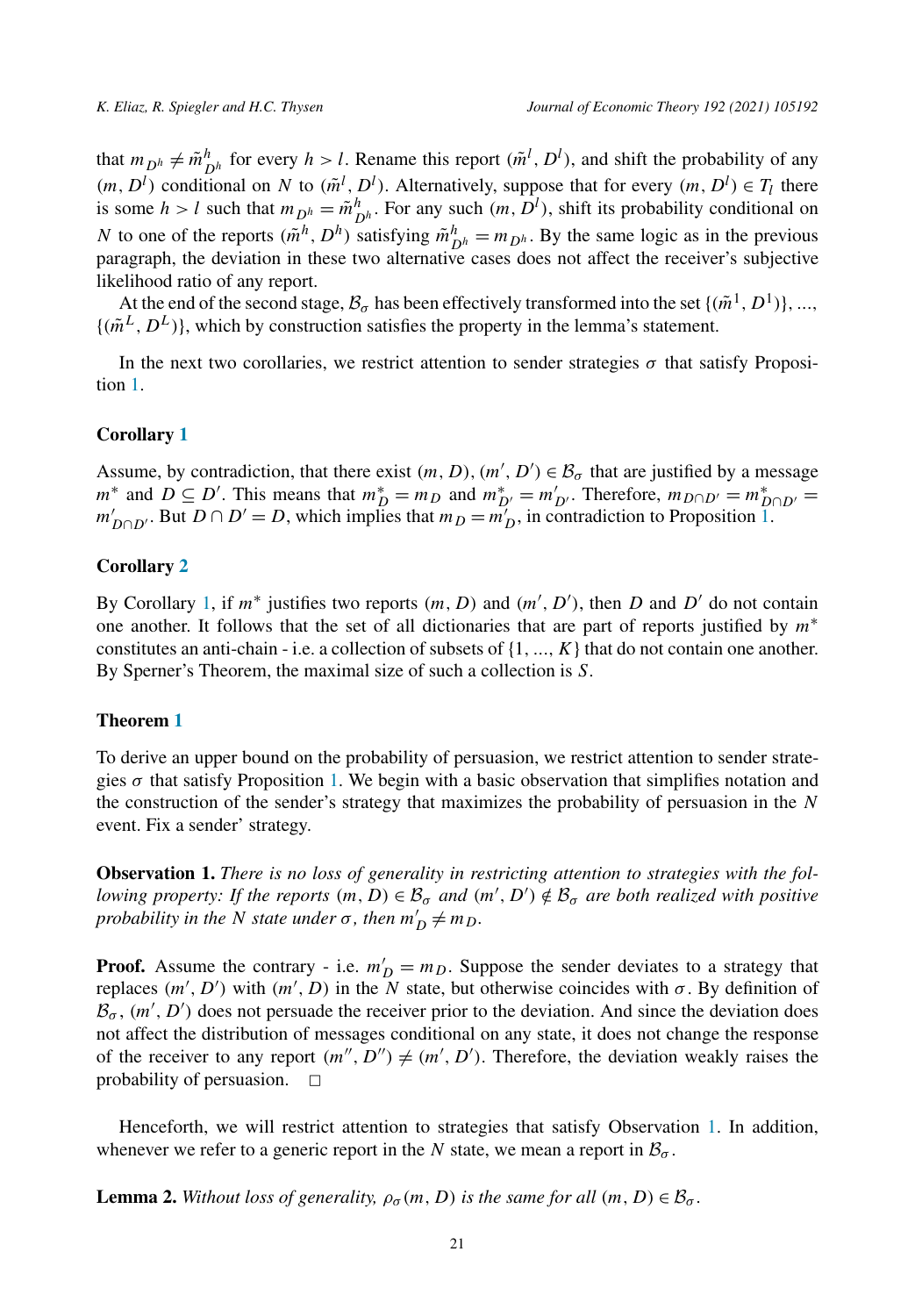**Proof.** Let  $(m, D)$  and  $(\bar{m}, \bar{D})$  be two reports in  $\mathcal{B}_{\sigma}$  such that  $\rho_{\sigma}(\underline{m}, D) \leq \rho_{\sigma}(m, D) \leq$  $\rho_{\sigma}(\bar{m}, \bar{D})$  for each  $(m, D) \in \mathcal{B}_{\sigma}$ . Assume that  $\rho_{\sigma}(m, D) < \rho_{\sigma}(\bar{m}, \bar{D})$ . Suppose that the sender deviates from  $\sigma$  to a strategy  $\hat{\sigma}$  that shifts a weight of  $\varepsilon > 0$  from  $(\underline{m}, \underline{D})$  to  $(\overline{m}, \overline{D})$  in state *N*. By Proposition [1](#page-9-0),  $\bar{m}_D \neq \underline{m}_D$  and  $\underline{m}_{\bar{D}} \neq \bar{m}_{\bar{D}}$ . Therefore,

$$
\rho_{\hat{\sigma}}(\underline{m}, \underline{D}) = \frac{\sum_{m|m_{\underline{D}} = \underline{m}_{\underline{D}}} \sigma(m \mid \theta = Y)}{\sum_{m|m_{\underline{D}} = \underline{m}_{\underline{D}}} \sigma(m \mid \theta = N) - \varepsilon} > \rho_{\sigma}(\underline{m}, \underline{D}) \ge \frac{1 - \pi}{\pi}
$$
(5)  

$$
\rho_{\hat{\sigma}}(\bar{m}, \bar{D}) = \frac{\sum_{m|m_{\bar{D}} = \bar{m}_{\bar{D}}} \sigma(m \mid \theta = Y)}{\sum_{m|m_{\bar{D}} = \bar{m}_{\bar{D}}} \sigma(m \mid \theta = N) + \varepsilon} < \rho_{\sigma}(\bar{m}, \bar{D})
$$

By our initial assumption,  $\rho_{\hat{\sigma}}(m, D) < \rho_{\hat{\sigma}}(\bar{m}, D)$  for sufficiently small  $\varepsilon$ . By (5), this implies that  $\rho_{\hat{\sigma}}(\bar{m}, \bar{D}) > \frac{1-\pi}{\pi}$  $\rho_{\hat{\sigma}}(\bar{m}, \bar{D}) > \frac{1-\pi}{\pi}$  $\rho_{\hat{\sigma}}(\bar{m}, \bar{D}) > \frac{1-\pi}{\pi}$ . By Proposition 1  $\rho_{\hat{\sigma}}(m, D) = \rho_{\sigma}(m, D)$  for every  $(m, D) \in \mathcal{B}_{\sigma}$  –  $\{(m, D), (\bar{m}, \bar{D})\}$ . Since the deviation does not involve reports outside  $\mathcal{B}_{\sigma}$ , it cannot alter the probability of persuading the receiver for messages outside of  $\mathcal{B}_{\sigma}$ . It follows that the deviation does not alter the probability of persuasion.

Therefore, we can assume without loss of generality that  $\rho_{\sigma}(m, D)$  is the same for all  $(m, D) \in \mathcal{B}_{\sigma}$ .  $\Box$ 

The remainder of the proof computes an upper bound on the probability of persuasion. Let  $\sigma$  be a sender strategy. Let  $\mathcal{M}_Y = \{m \mid \sigma(m \mid \theta = Y) > 0\}$ . Denote  $I = |\mathcal{M}_Y|$ . Let  $C = \{C_1, \dots, C_L\}$  be a partition of  $\mathcal{B}_{\sigma}$ , where each cell  $C_l$  is defined by the (distinct) subset of messages  $J(l) \subseteq M_Y$  that justify every report in the cell. Therefore,  $L \leq 2^I - 1$ . For the final piece of notation we let  $g(l) = |C_l|$  and  $\beta(l) = \sum_{(m,D)\in C_l} \sigma(m, D | \theta = N)$ .

Consider some  $(m, D) \in C_l \subseteq B_\sigma$  and a message  $m' \in J(l)$ . Since  $m'$  justifies  $(m, D), m'_D =$ *m<sub>D</sub>*. By Proposition [1](#page-9-0), there cannot be a dictionary *D'* such that  $(m', D') \in \mathcal{B}_{\sigma}$ . It follows that for any  $l = 1, ..., L$ , the receiver's subjective likelihood ratio of a report  $(m, D) \in C_l \subseteq \mathcal{B}_{\sigma}$  is

$$
\frac{\sum_{m' \in J(l)} \sigma(m' \mid \theta = Y)}{\sigma(m, D \mid \theta = N)} \ge \frac{1 - \pi}{\pi}.
$$
\n
$$
(6)
$$

From Lemma [2](#page-20-0) we have  $\rho(m, D) = \rho(m', D')$  for every  $(m, D), (m' D') \in \mathcal{B}_{\sigma}$ . So in particular for every  $(m, D), (m'D') \in C_l$  we have  $\sigma(m, D) = \sigma(m', D') = \frac{\beta(l)}{g(l)}$ . We can therefore rewrite inequality (6) as:

$$
\frac{\sum_{m'\in J(l)}\sigma(m'\mid \theta = Y)}{\frac{\beta(l)}{g(l)}} \ge \frac{1-\pi}{\pi},\tag{7}
$$

Solving for *β(l)* in (7) and summing over *l* give us

$$
\sum_{l=1}^{L} \beta(l) \le \sum_{l=1}^{L} g(l) \sum_{m' \in J(l)} \left[ \frac{\pi}{1 - \pi} \sigma(m' \mid \theta = Y) \right]
$$

$$
= \sum_{m' \in M^*} \left[ \frac{\pi}{1 - \pi} \sigma(m' \mid \theta = Y) \right] \sum_{l \in J^{-1}(m')} g(l)
$$

where the second equality follows from changing the order of summation. By definition,  $\sum_{l \in J^{-1}(m')} g(l)$  is the number of reports that are justified by *m'*. By Corollary [2](#page-10-0), this number is at most *S*. Therefore,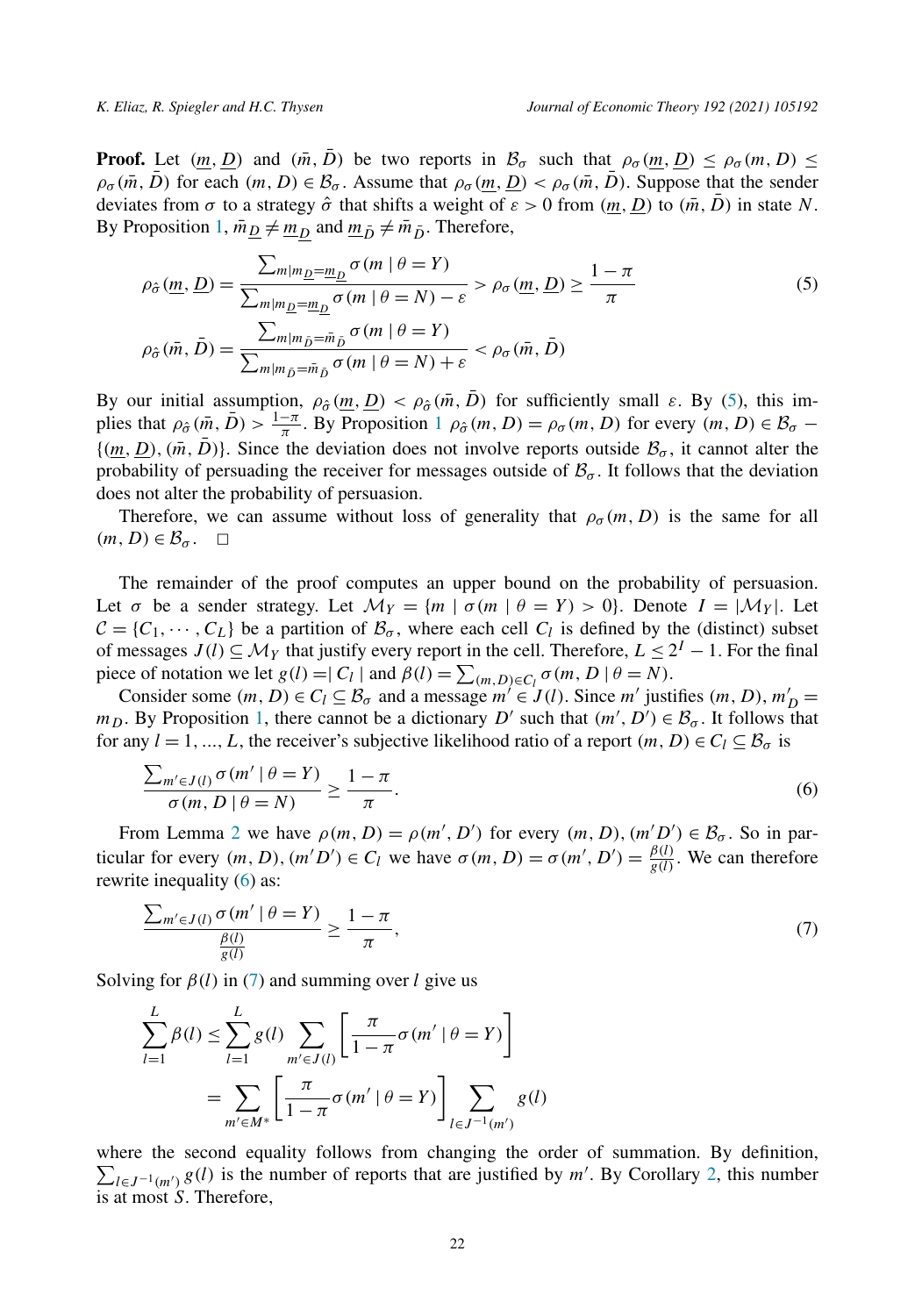<span id="page-22-0"></span>

$$
\sum_{l=1}^{L} \beta(l) \le \sum_{m' \in M^*} \left[ \frac{\pi}{1 - \pi} \sigma(m' \mid \theta = Y) \right] S
$$
\n
$$
= \frac{\pi}{1 - \pi} S
$$
\n(8)

where the final equality follows since  $\sum_{m' \in M^*} \sigma(m' | \theta = Y) = 1$ . Since the receiver can at most be persuaded with probability one, the upper bound on the probability of persuasion in the *N* state is

$$
\min\left\{\frac{\pi}{1-\pi}S, 1\right\}.
$$

Verifying that the strategy described in the statement of Theorem [1](#page-10-0) implements the upper bound is straightforward. This completes the proof.

## **Proposition [2](#page-13-0)**

*Sufficiency*. Use the notation  $e_k$  for the binary *K*-vector for which  $m_k = 1$  and  $m_l = 0$  for all  $l \neq k$ . Consider the following strategy: When  $\theta = Y$ , play  $m = (1, ..., 1)$  with probability one and randomize uniformly over all  $D = \{k\}, k = 1, ..., K$ . When  $\theta = N$ , randomize uniformly over all reports  $(m, D) = (e_k, \{k\})$ ,  $k = 1, ..., K$ . It is easy to see that  $\rho(m, D) = K$  for every  $(m, D)$  in the support of this strategy. Therefore, when  $\pi \geq 1/(1 + K)$ , the receiver always plays  $a = y$ . Let us now verify that the strategy is robust. First, by construction, the distribution over *D* is state-independent, thus satisfying part *(i)* in the definition of robustness. Second, given the message strategy, a type-*H* interpreter can attain his first-best with the following interpretation strategy: When  $m = (1, ..., 1)$ , he mimics the given interpretation strategy; and when  $m = e_k$ , he plays  $D = \{k + 1 \mod K\}$ , thus inducing  $a = n$  with the smallest possible dictionary.

*Necessity*. Suppose that  $\sigma$  is a robust strategy that attains full persuasion. Let D denote the set of all non-singleton dictionaries that are played with positive probability under *σ* . The proof will proceed stepwise, after making the following preliminary observation.

**Observation 2.** Fix a message strategy  $(\sigma(m \mid \theta))$  and consider two dictionaries D, D' such that  $|D| \neq |D'|$ . Then, for any realized m, neither sender type is indifferent between D and D'.

This follows immediately from the lexicographic preferences.

## **Step 1**:  $Pr(\mathcal{D}) < 1$ .

Assume the contrary - i.e., no singleton dictionary is played in equilibrium. Consider a message realization *m* for which  $Pr(\theta = Y | m) < \frac{1}{2}$  under  $\sigma$ . Since  $\pi < \frac{1}{2}$ , there must exist such *m*. By the full-persuasion assumption, any *D* for which  $\sigma(D|m) > 0$  satisfies  $\rho(m, D) \ge (1 - \pi)/\pi$ . By condition *(ii)* in the definition of robustness, it must be the case that

$$
\rho(m,\{k\}) < \frac{1-\pi}{\pi} \tag{9}
$$

for every  $k = 1, ..., K$  - otherwise, the type-A sender would use a singleton dictionary at *m*. It follows from (9) that a type-*H* interpreter would necessarily prefer to use a singleton dictionary at *m*. By condition *(iii)* in the definition of robustness, singleton dictionaries must be played with positive probability under  $\sigma$ , a contradiction.  $\Box$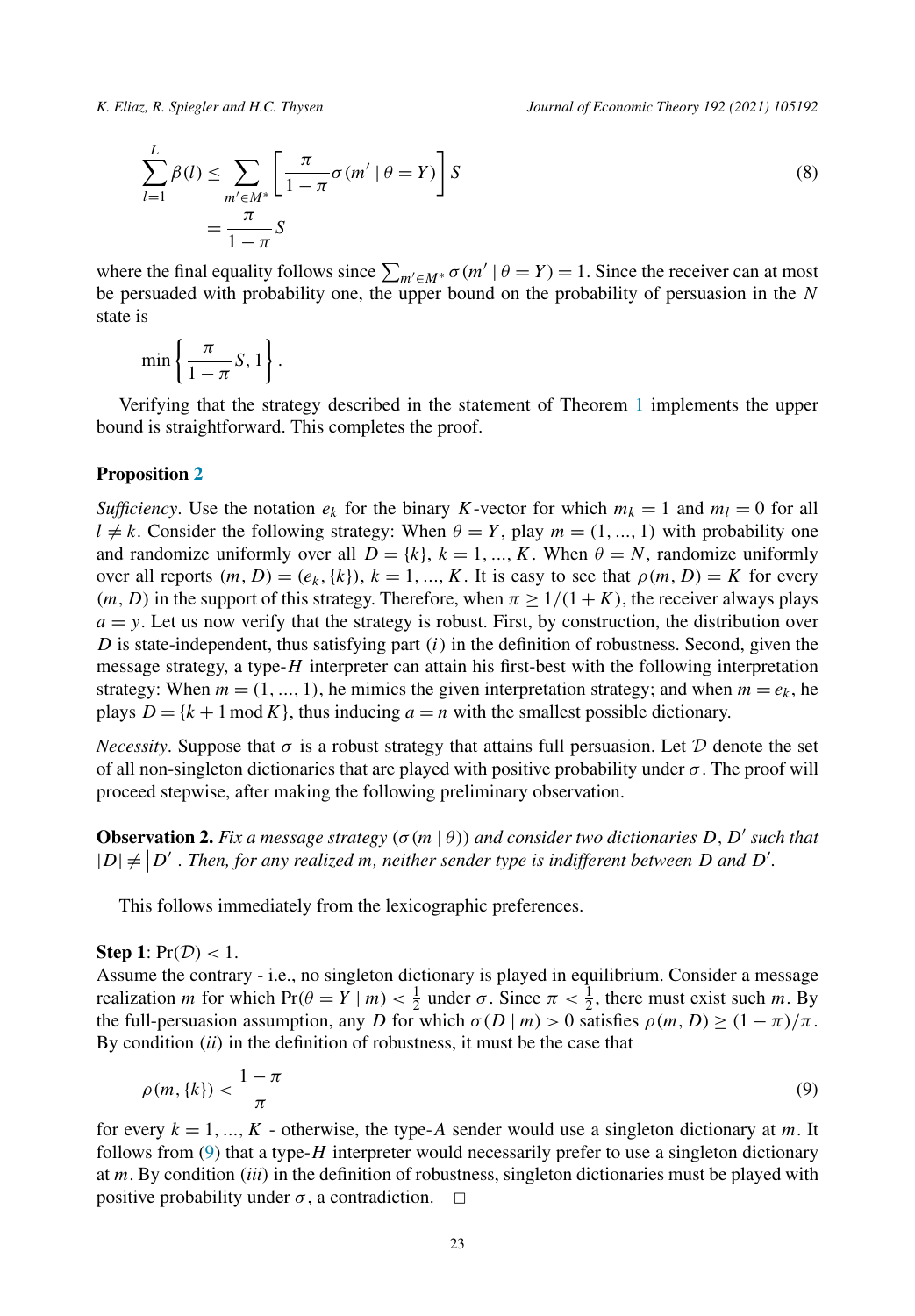**Step 2**: *Suppose*  $|D| = 1$  *for some report*  $(m, D)$  *that is played with positive probability under*  $\sigma$ . Then,  $|D'| = 1$  for every  $(m', D')$  that is played with positive probability under  $\sigma$ , such that  $m'_D = m_D$ .

Assume the contrary - i.e. there exist reports  $(m, D)$  and  $(m', D')$  that are played with positive probability under  $\sigma$ , such that  $|D| = 1$ ,  $|D'| > 1$  and  $m'_D = m_D$ . By definition,  $\rho(m', D) =$  $\rho(m, D)$ . Therefore, the realization  $(m', D')$  is inconsistent with condition *(ii)* in the definition of robustness.  $\Box$ 

By Observation [2,](#page-22-0) we can partition the set of equilibrium messages into two classes:  $M_0$  is the set of messages that are accompanied by singleton dictionaries, whereas  $M_1$  is the set of messages that are accompanied by non-singleton dictionaries. Recall that

$$
Pr(m_D | \theta) = \sum_{(m',D')|m'_D=m_D} \sigma(m', D' | \theta)
$$

By Step 2, if  $m \in M_0$ , the R.H.S. summation only covers reports  $(m', D')$  such that  $m' \in M_0$ . Furthermore, by condition *(i)* in the definition of robustness,  $Pr(M_0 | \theta = Y) = Pr(M_0 | \theta =$ *N*) = *α* under *σ*. By Step 1,  $\alpha$  > 0.

It follows that we can rewrite the joint distribution over  $(\theta, m, D)$  that is induced by  $\sigma$  as a three-stage lottery. In the first stage, *before*  $\theta$  is realized, the classes  $M_0$  and  $M_1$  are drawn with probability  $\alpha$  and  $1 - \alpha$ , respectively. In the second stage,  $\theta$  is realized, where  $\theta = Y$  with probability *π*, independently of the lottery's first stage. Finally, *(m, D)* is realized conditional on *θ* , with the restriction that *m* must belong to the class that was realized in the first stage.

Therefore, in order for the receiver to play  $a = y$  with probability one, it must be the case in particular that he plays  $a = y$  with probability one conditional on the realization  $M_0$  in the first stage of the three-stage lottery. But this can only hold if the condition for full persuasion given in Remark [2](#page-11-0) for the case of singleton dictionaries. Therefore, it must be the case that  $\pi \geq 1/(1+K)$ .

#### **Proposition [3](#page-14-0)**

Construct the following strategy for the sender.

*Message strategy*. In state *Y*, the sender randomizes uniformly between  $m = (1, ...1)$  and  $m =$  $(0, ..., 0)$ . In state *N*, he randomizes uniformly over the set of all messages *m* for which  $m_k = 1$ for exactly  $\lfloor K/2 \rfloor$  values of *k*.

*Interpretation strategy*. Every *m* that is played in state *N* is accompanied by  $D = \{k \mid m_k = 1\}$ . In state *Y*, the sender mixes uniformly over all sets *D* of size  $\lfloor K/2 \rfloor$ , independently of *m*.

By construction,  $Pr(m_D | \theta = Y) = Pr(m_{D^c} | \theta = Y) = \frac{1}{2}$  and  $Pr(m_D | \theta = N) = Pr(m_{D^c} | \theta = Y)$  $\theta = N$ ) = 1/S for every  $(m, D)$  that is played. By [\(4](#page-14-0)), the receiver's likelihood ratio for any realized message *m* satisfies

$$
\frac{\Pr(m, D \mid \theta = Y)}{\Pr(m, D \mid \theta = N)} \ge \frac{\Pr(m_D \mid \theta = Y) \cdot \Pr(m_{D^c} \mid \theta = Y)}{\max\{\Pr(m_D \mid \theta = N), \Pr(m_{D^c} \mid \theta = N)\}} = \frac{\frac{1}{2} \cdot \frac{1}{2}}{\frac{1}{5}} = \frac{S}{4}
$$

The receiver will play  $a = y$  whenever this expression is weakly above  $(1 - \pi)/\pi$ .